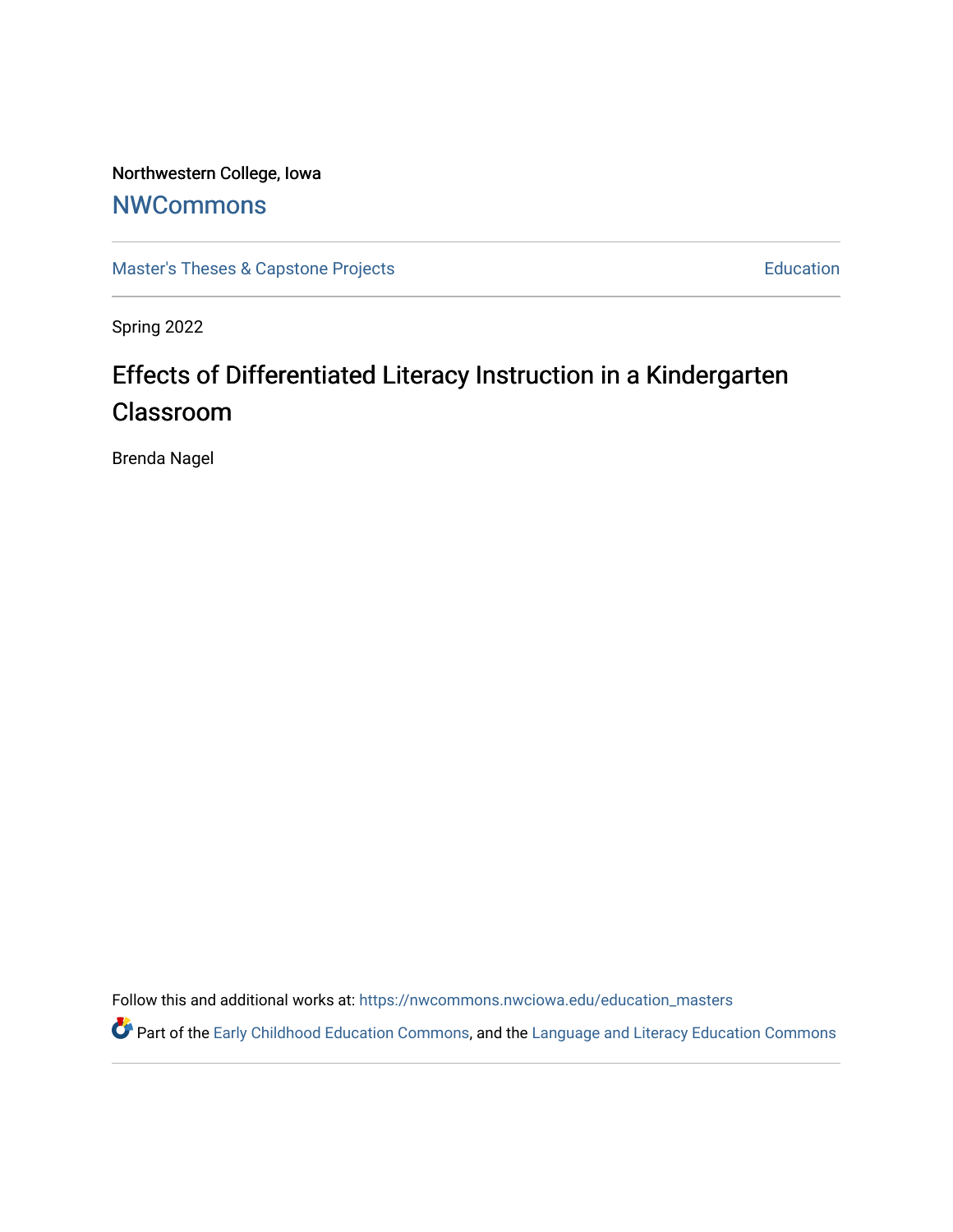### **Effects of Differentiated Literacy Instruction in a Kindergarten Classroom**

Brenda Nagel

Northwestern College

An Action Research Project Presented in Partial Fulfillment of the Requirements For the Degree of Master of Education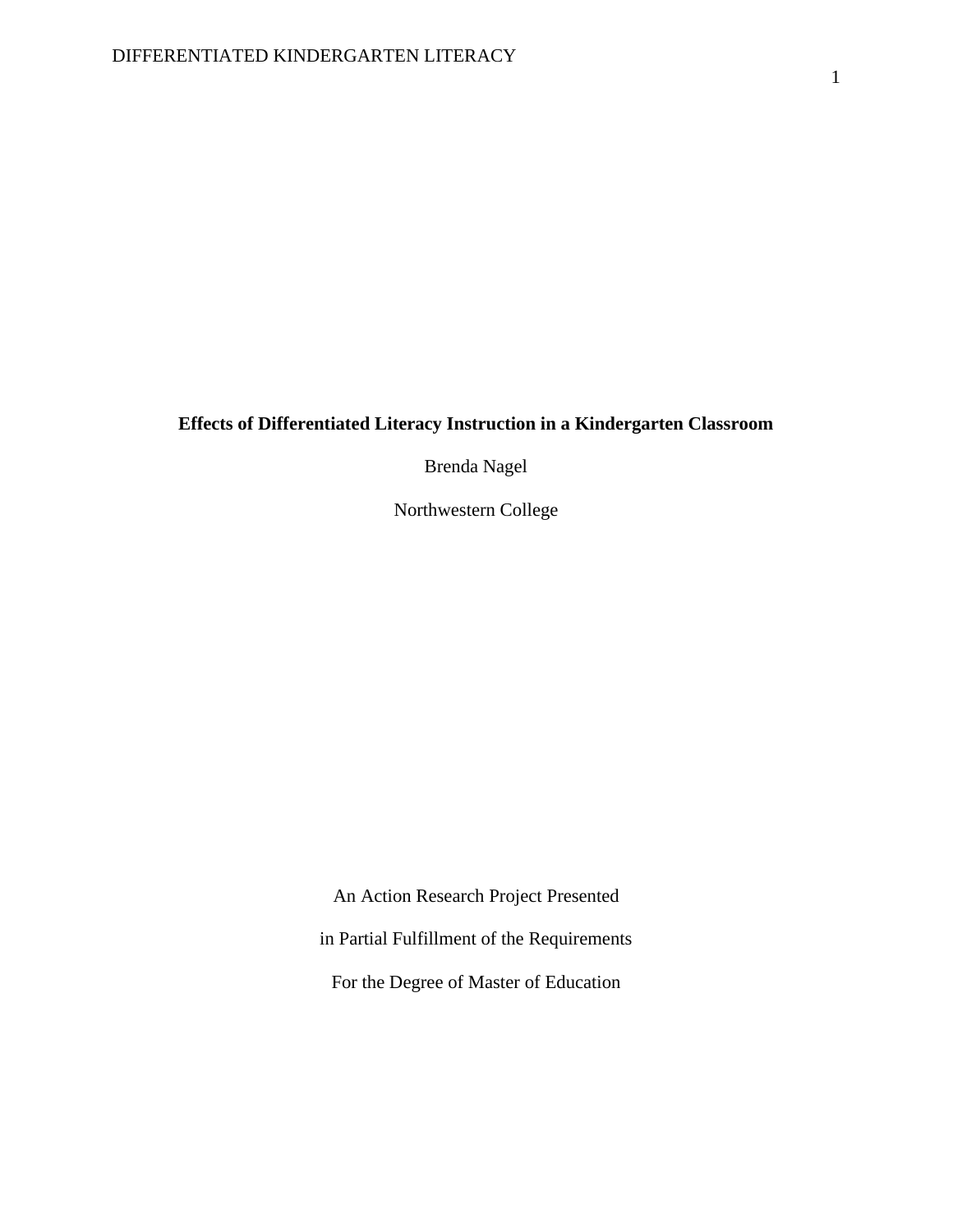#### **Abstract**

The purpose of this action research was to determine if using differentiating literacy in kindergarten led to more successful student achievement. This included implementing multisensory learning, learning styles, positive relationships, and relevant, specific data. The researcher is a kindergarten teacher in her  $6<sup>th</sup>$  year of teaching, where her own students participated in the class-wide intervention. The timeline for conducting this action research was eight weeks. This included the quantitative phonics pre-assessment through FAST (Formative Assessment System for Teachers), implementation of differentiated literacy activities tailored to various learning styles, collection of purposeful and relevant quantitative data, and a postassessment on literacy skills based on the differentiation implemented. Findings revealed participants had an ending score higher than the grade-level benchmark as well as an ending score higher than grade-level peers on average. The research was conducted to result in future instruction in whole building classrooms to solidify the decisions made regarding differentiated literacy practices.

*Keywords:* literacy, differentiation, multi-sensory learning, phonics, learning styles, positive teacher-student relationships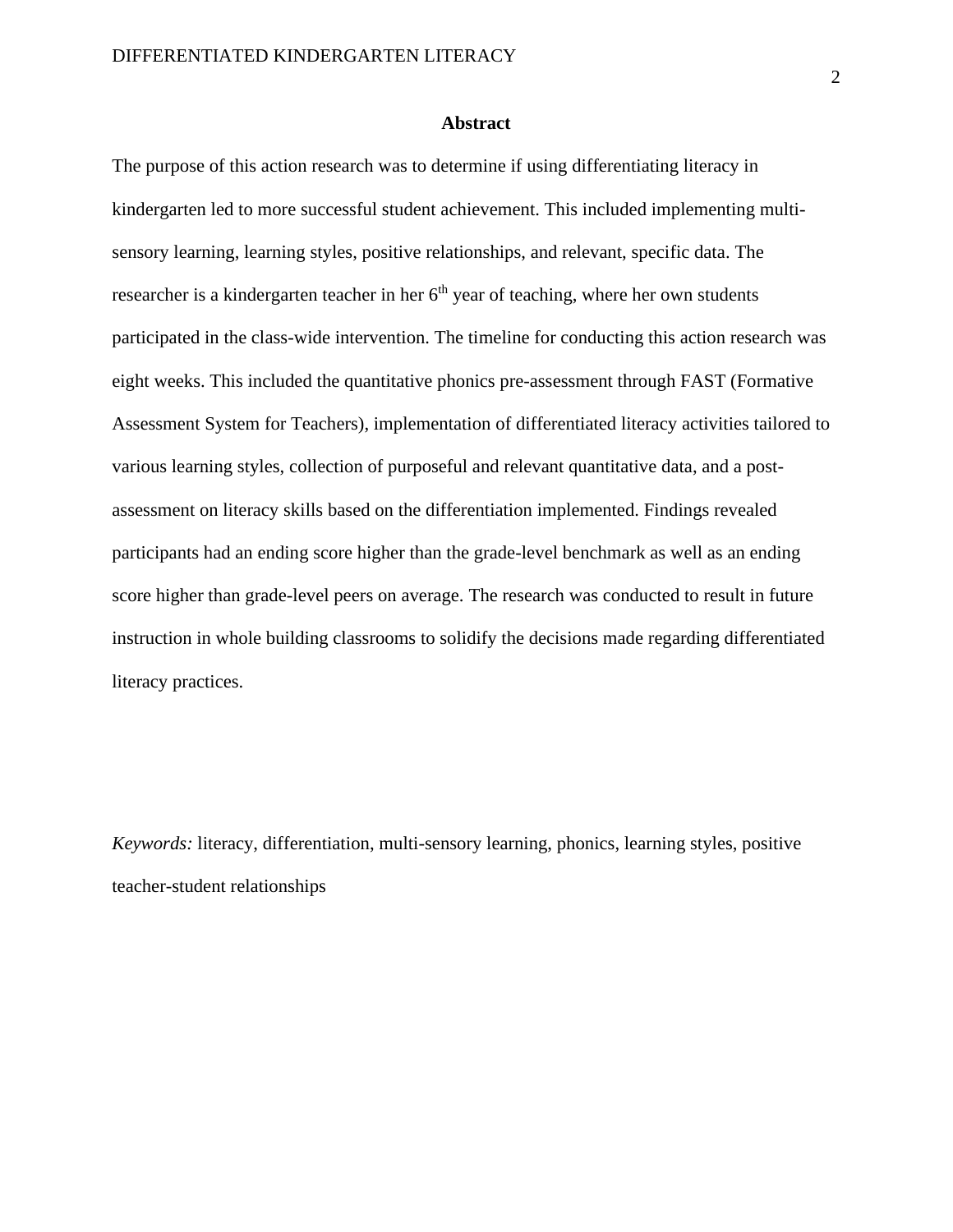## **Table of Contents**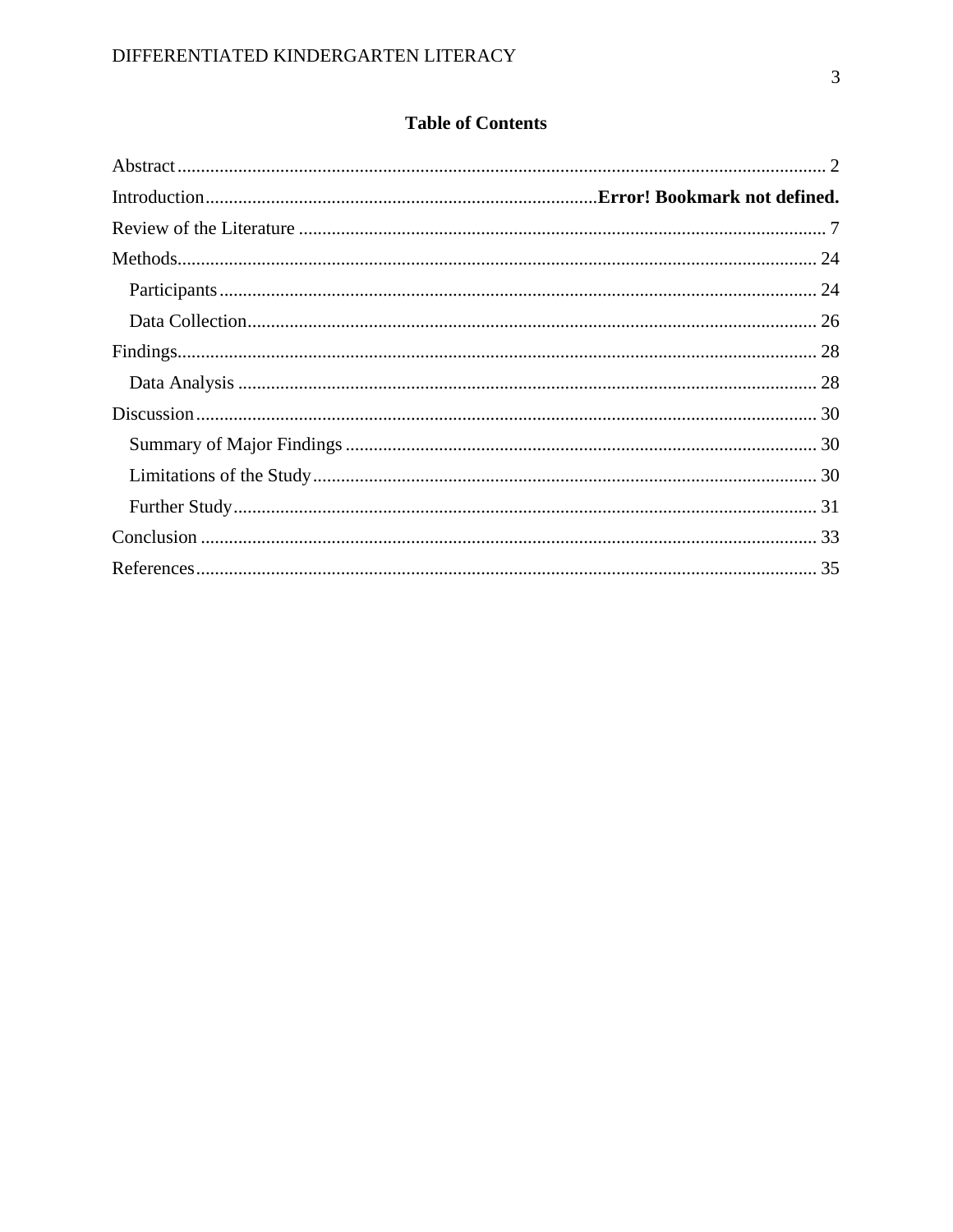#### **Effects of Differentiated Literacy Instruction in a Kindergarten Classroom**

Research shows only 35% of fourth-grade students in Iowa are performing at or above proficiency as measured by the National Assessment of Educational Progress (NAEP) Proficient Reading criteria (NAEP, 2019). Specifically, at the research's site, a public school in Iowa, 60.05 percent of kindergarten and first-grade students met or exceeded the composite benchmark on the Formative Assessment System for Teachers (FAST) in the spring of 2017. This is down 3.45 percent from 63.50 percent in the spring of 2016. 32.65 percent of second through fifth-grade students met the college and career readiness benchmark in reading on the spring Measurement of Academic Progress (MAP) test (District Performance and Equity Profile, 2019). "A lack of fit between needs, abilities and prevalent teaching practices often results in children not functioning optimally; that is, they do not function at a level concomitant with their abilities" (Dijkstra et al., 2016). The problem is lack of basic literacy skills can be detrimental to the overall success of a child. "Literacy skills are the cornerstone upon which knowledge, self-esteem, and future educational opportunities are built" (Tyner, 2019, p. 2). Persons and groups impacted by this problem include educators, students, families, and other various stakeholders in education. This action research project aims to address research-based practices and strategies to best differentiate literacy in kindergarten to help fill this gap.

The purpose of this action research project is to address and implement research-based practices and strategies to best differentiate literacy in kindergarten for student growth and success. "Today's standards and assessments hold teachers accountable for growth in every student: students with special needs, English language learners, "gifted" students who are above grade level, and every child in between. Most teachers work hard because they are passionate and want to focus intentionally on instructional practices supporting below-, on-, and above-level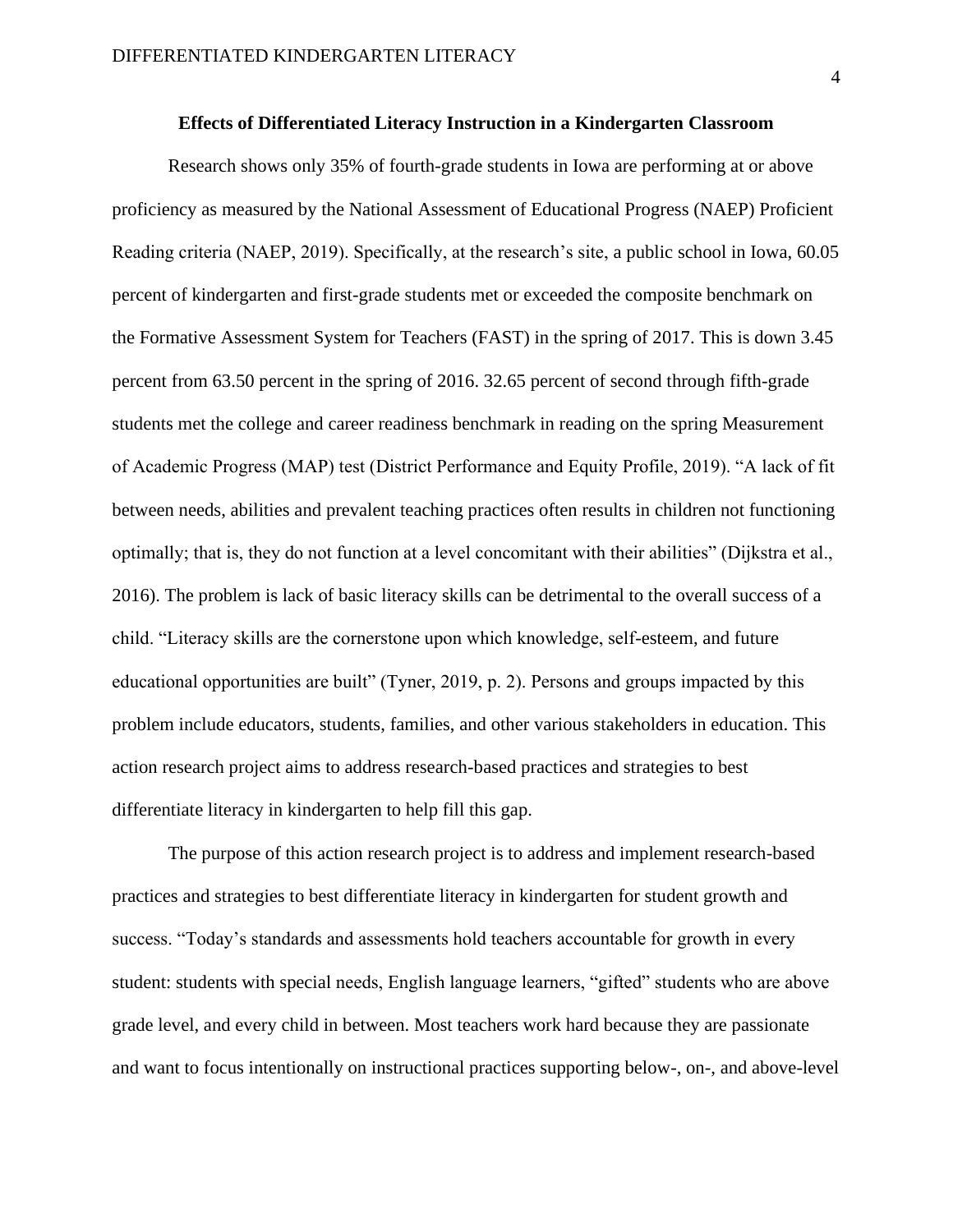readers and writers" (Tyner, 2019, p. 2). There are many effects of differentiated literacy in a kindergarten classroom. The hope is with knowledge gained from this research project, there will be both improved teaching and learning regarding literacy. "As many schools continue to adapt to an increasingly broad range of learners, it has become more important than ever to develop instruction that responds to these academically diverse students. Differentiating reading and writing instruction for elementary students is a critical step to appropriately address the academic diversity existing in virtually every classroom. In other words, we need to modify our instruction based on our students' readiness. Whole-group instruction is not enough to meet the needs of this wide range of readers and writers" (Tyner, 2019, p. 4).

Research studies were found primarily through databases in DeWitt Library. Several sources were obtained through Google Scholar. Article inclusion criteria included a publication date within the last ten years for the most accurate and relevant data, applicable teaching strategies effective for elementary-aged students, various components of multi-sensory learning, learning styles of students, positive teacher-student relationships to help foster a desire to learn and grow, and relevant assessments and data which helped drive instruction.

The principal finding of this action research is differentiating literacy in kindergarten by implementing multi-sensory learning, learning styles, positive relationships, and relevant, specific data resulted in more successful student outcomes. "Differentiating literacy instruction is vital to the success of students. Each student is unique and brings his or her own set of needs to the classroom. The teacher must recognize various needs and plan instruction accordingly. "Differentiated instruction allows all students to access the same classroom curriculum by providing entry points, learning tasks, and outcomes that are tailored to students' needs. Differentiated instruction is not a single strategy, but rather an approach to instruction that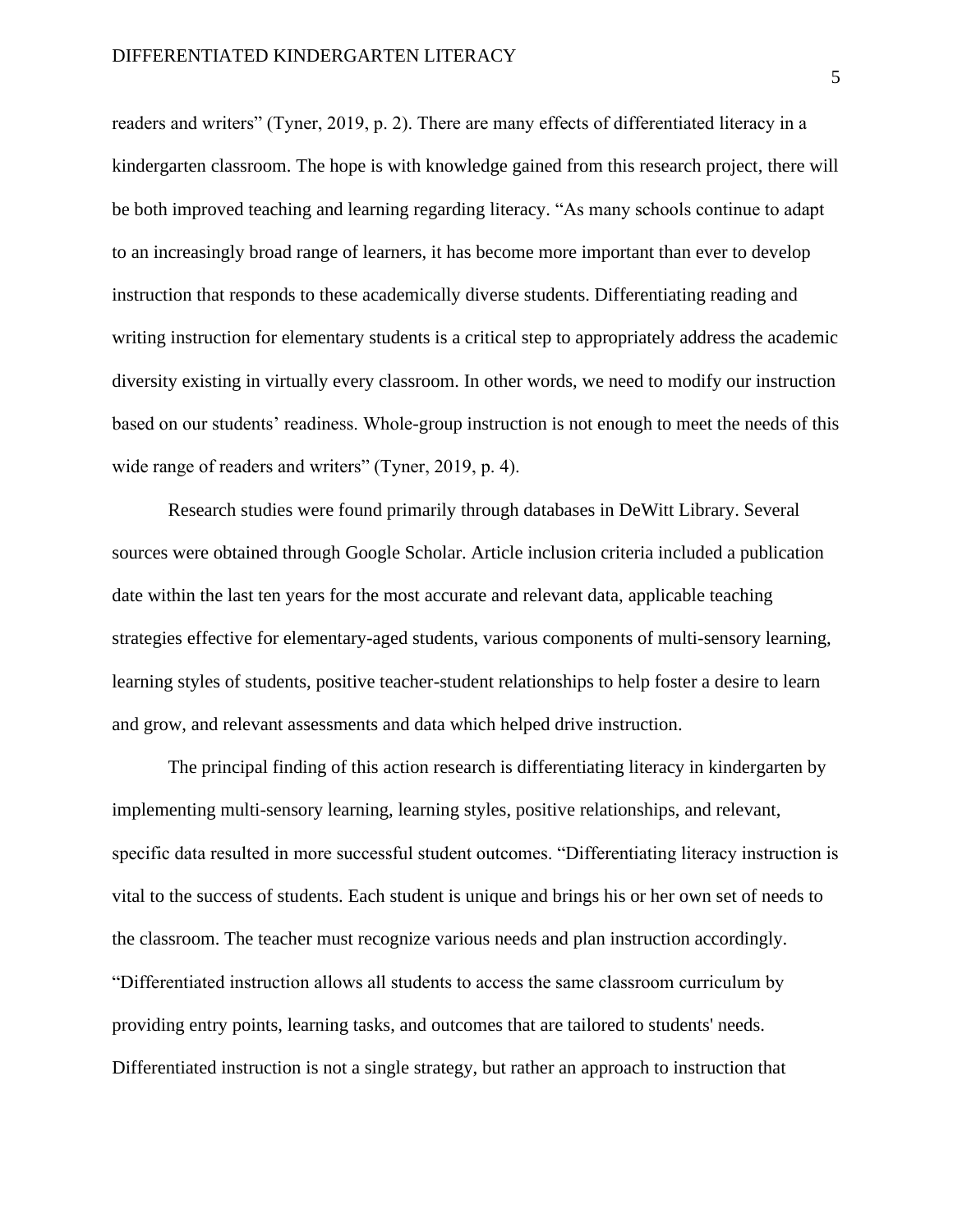incorporates a variety of strategies" (Differentiated Instruction for Reading, 2013). When a study was performed on a group of six preschool students on letter-sound correspondence and word recognition, the data demonstrated a higher number of correct responses when KM (Kinesthetic Movement) was incorporated. "On average, participants responded with more correct responses for the KM stimulus set during all weeks. At weeks 1, 3-5, and 6-9, participants responded correctly to an average of 3.7, 3.3, and 3.4 KM stimuli; 3.1, 3, and 2.6 TD stimuli; and 3.3, 2.8, and 1.8 TD with KM stimuli, respectively" (Lozy et al., 2020, p. 1347).

This literature review will support the effects of differentiating literacy in kindergarten by exploring the themes of multi-sensory learning, learning styles, positive teacher-student relationships, and relevant, specific data resulting in more successful student outcomes. "Adapting instruction for various learning styles (LS) has positive impacts on student learning. Teachers indicated students engaged with content after accommodating for LS in pedagogical strategies and demonstrated improved attitudes towards learning" (Adkins & Guerreiro, 2018, p. 576). While these literature review themes pertain to various components of differentiated instruction, they are all in agreement. Providing differentiation for students can yield higher results compared to providing a one size fits all education. Educators must take into consideration effective differentiation celebrating student differences and learning styles. "As children select modes and share significant learning experiences and spaces that meet their learning purposes and meaning making needs at school, they offer glimpses of their authentic lives to educators who are open to listening, seeing and acting on their interests and valued experiences" (Streelasky, 2019, p. 100).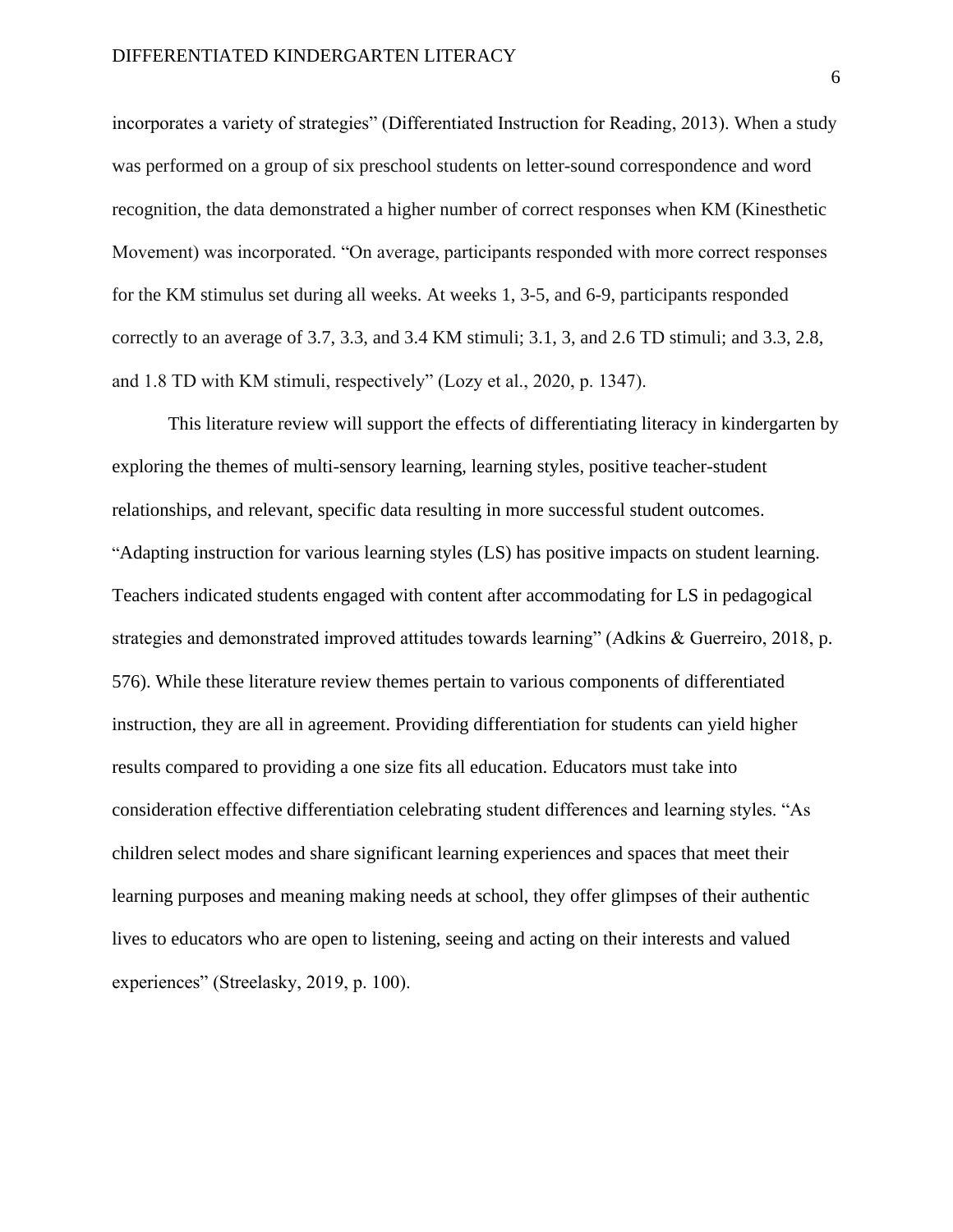#### **Review of the Literature**

"Reading has a tremendous effect in fueling all aspects of our personality and enhancing our linguistic prowess. In fact, it wouldn't be wrong to say the entirety of human life depends on it. Whatever we grow up to become in our lives, no matter where we stand, reading has somehow shaped it" (Importance of Reading, n.d.). It is critical for educators to provide opportunities for young students to learn how to read and feel successful at reading. This involves incorporating many components of differentiation to reach each child at his or her level. This literature review encompasses numerous studies on successful components of early literacy including literacy differentiation, student learning styles, positive teacher-student relationships, and explicit phonics instruction.

#### **Literacy Differentiation**

"Literacy is a core educational goal that has been demonstrated to predict a range of socially significant outcomes, including employment, income, and participation in varied social institutions" (Bradley & Noell, 2018). Students are walking into classrooms each day bearing different needs, abilities, behaviors, and cultural backgrounds. According to Dijkstra et al. (2016), there is a lack of fit between needs, abilities, and prevalent teaching practices. This can often result in children not performing optimally. They do not function at a level parallel with their abilities. The results of research by Virgil & Petre (2015) state nearly 90% of teachers surveyed recognize the absence of specific regulations in relation to the phenomena of differentiation and individualization. These findings indicate a need for a change in the way educators teach literacy.

In the study by Dijkstra et al. (2016), differentiation framework was implemented in kindergarten math and literacy curriculum. Quantitative results demonstrated the intervention fidelity was relatively high in the improved intervention. Correlations proved teacher-reported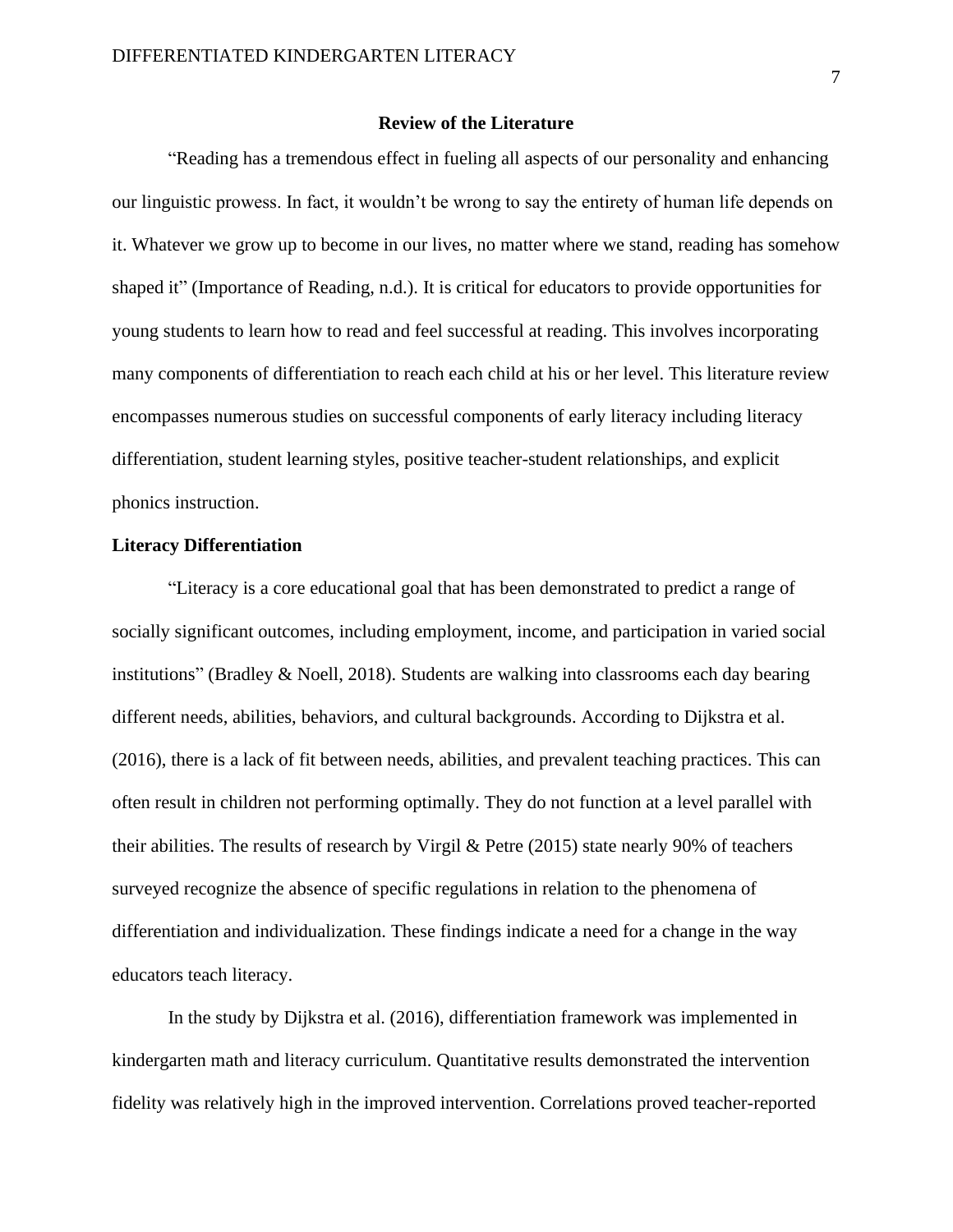differentiation practices (DP) were higher in schools where the intervention was more fully implemented. Intervention fidelity was met in 50% of the pilot schools and in almost 90% of the improved intervention schools. The differentiation of the language and math curricula was developed in nearly 70% of the improved intervention schools, while in the pilot intervention only two out of eighteen schools (11%) fully developed these components. The intervention fidelity was higher in the improved intervention than in the pilot intervention, which means the adaptations in the intervention delivery enhanced the intervention fidelity (Dijkstra et al., 2016). In other words, teachers implementing DP resulted in higher student achievement.

Merely implementing a differentiated curriculum is not sufficient, though. There needs to be specific, relevant, and achievable differentiation practices for student success. A study by Jadallah et al. (2011) on researching the role of the teacher in differentiated scaffolding with fourth-grade students supports this statement. "Every child has an actual and a potential level of development. A problem a child can independently solve defines his or her actual level of development, whereas a problem he or she can solve under an adult's guidance or in collaboration with others defines this child's potential level of development (Jadallah et al., 2011).

Using sequential categorical data analysis, clusters of differentiated scaffolding moves were analyzed, such as specific prompting, asking for evidence, and praising. The bidirectional dependence analysis revealed teacher-child and child-child reciprocal influence regarding the use of scaffolding. For the sequence in which the teacher prompts for evidence followed by a child's use of evidence, k was equal to 0.106 ( $p \setminus .001$ ); this result indicates the teacher was more likely to prompt children for evidence again when her request for evidence was responded to. For the use of evidence by a child followed by the teacher's praise of the use of evidence, k 5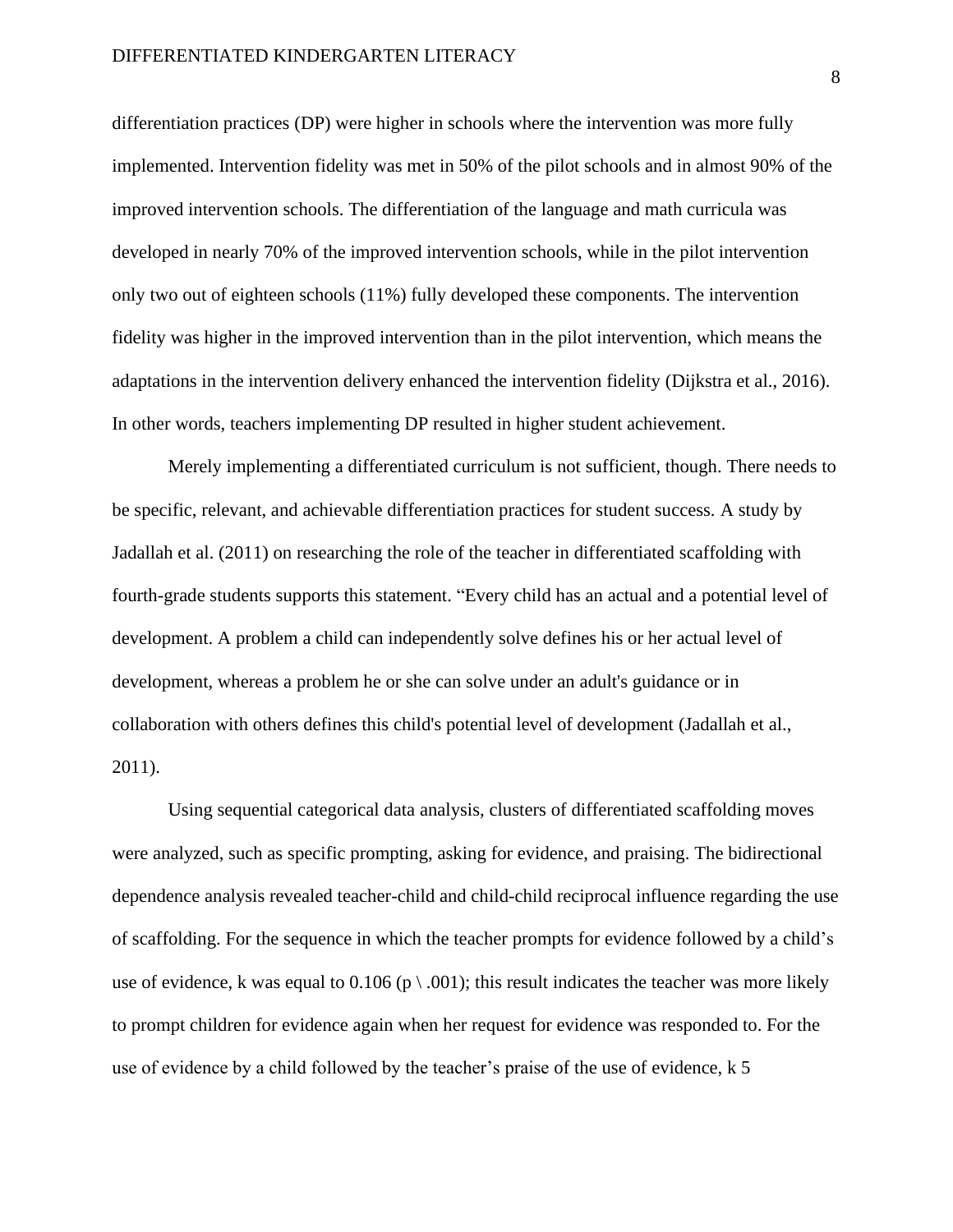$.281(p\ldots001)$ . Children were more likely to use evidence again after receiving praise from the teacher (Jadallah et al., 2011). Overall, these results imply the need for specific, relevant differentiation practices and how beneficial they are for student achievement.

A study by Lewis (2020) supports the need for specific, relevant literacy differentiation in classrooms as well. This study implemented Lexia Core 5 Reading, an individualized, engaging software program for young learners. "Differentiation is a part of personalized learning, but the terms are not synonymous. It is possible to personalize learning without technology, but using technology that offers explicit, systematic instruction frees up time for teachers to address the individual needs of each student and provide higher-order feedback" (Lewis, 2020).

Lewis (2020) discovered the instructional software is excellent for producing immediate feedback about the student relative to mastery. While this is an important and relevant feature, the genuine art of teaching emerges from utilizing the higher-order feedback and the information teachers gain from the software to work more effectively with individual students. This program is providing both the art and science of learning through personalized learning. The results speak for themselves. In one of the pilot schools, 100% of the students closed their learning gaps and achieved their progress goals as defined by the state. The other two pilot schools had similar results. Students began to take more ownership in their learning, they were more engaged, and their behavior significantly improved at those three schools.

These literacy skills correlate with the study done by Bradley & Noell (2020). The development of literacy has been described as consisting of five component skills: phonemic awareness, phonics, fluency, vocabulary, and comprehension. Lexia Core 5 embeds all five of these skills in a differentiated, engaging manner. "The most effective reading programs employ a balanced instructional approach attending to all five skills" (Bradley & Noell, 2020). Literacy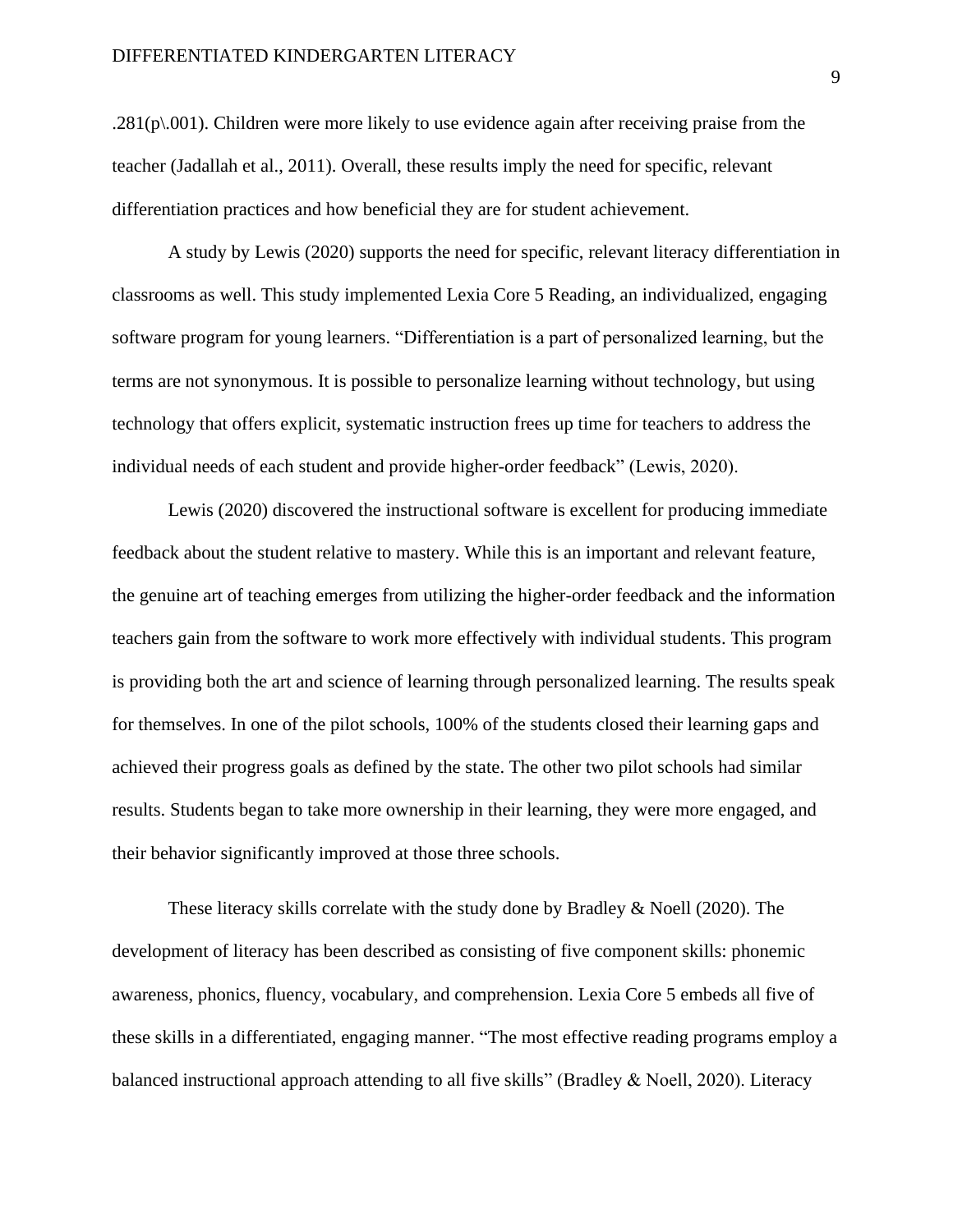differentiations such as these help educators individualize instruction while also setting the state to learn more about each student and his or her learning needs and styles to best support achievement.

#### **Student Learning Styles**

There are numerous ways in which students best learn and succeed at school. In a study by Peel (2020), four themes emerged to support the learning needs of young students in the classroom. These four themes were: connect the learning, facilitate the learning, diversify the learning, and socialize the learning. Connect the goal-orientated learning with purposeful engagement, facilitate the activation of thinking strategies; diversify learning opportunities which enable an expectation of success; and socialize the learning within created caring communities (Peel, 2020). This discovery by Peel seems to indicate educators are setting students up for success in the classroom when they foster sources of interest, ensure appropriate scaffolding, enhance positive self-efficacy beliefs, and enable the students' interactions within a community of learners by building conducive relationships.

Similar outcomes were uncovered by Bernadowski (2017) when researching the myriad of learning differences. "The need for evidence-based literacy instruction is essential in supporting emergent readers and writers, and reading specialists often hold the key to success for young readers. This additional knowledge can serve as the framework for successful literacy instruction in 21-century classrooms" (Bernadowski, 2017). For students with various learning styles to succeed, they need a teacher who is well-trained on how to best reach these students. In this study, fifteen teachers engaged in specialized training regarding the implementation of phonetic instruction for various learning styles. Qualitative post-survey data indicated an increase in confidence levels because of the training. Teachers reported a sense of self-awareness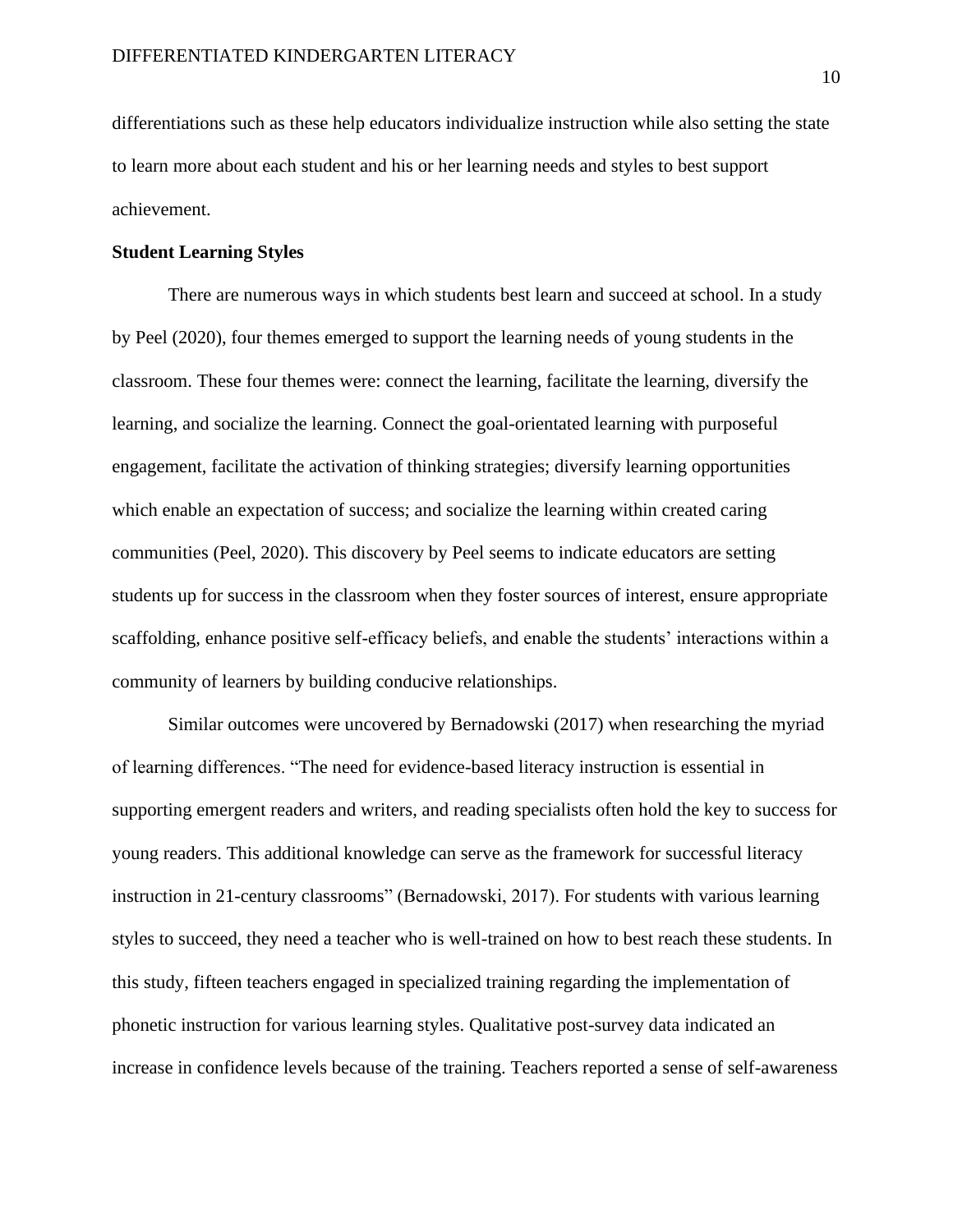#### DIFFERENTIATED KINDERGARTEN LITERACY

and self-assurance after they were trained in specific pedagogical techniques. Regarding knowledge of methods and accommodations for various learning styles, multisensory methods, and explicit instruction in letter/sound correspondence, pre-survey data indicated a mean of 2.53. Post-survey data indicated a mean of 3.33, thus there was an increase of +.80.

Furthermore, in a study by Hawk & Shah (2007), the theory that students learn in diverse ways and that one approach to teaching does not work for every student or even most students is further proven. Findings showed neuroscience research supports the whole brain involvement in effective learning. Divergers are strong in concrete experience and reflective observation. They have a strong imaginative ability, are good at seeing things from different perspectives, are creative, and work well with people. Assimilators are strong in reflective observation and abstract conceptualization. They have abilities to create theoretical models, prefer inductive reasoning, and would rather deal with abstract ideas. Convergers, who are strong in abstract conceptualization and active experimentation, have a strong practical orientation, are generally deductive in their thinking, and tend to be unemotional. Accommodators, strong in active experimentation and concrete experience, like doing things, are risk-takers, are in the here and now, and solve problems intuitively (Hawk & Shah, 2007).

Using learning style instruments to inform the choice of learning activities and approaches will enhance the effectiveness and quality of learning for students. Although this study was performed on a group of adult learners, it has important ramifications for learners of all ages. If adult learners thrive from a differentiated approach to learning, the possibilities for success are even more bountiful for young learners.

However, according to Ding et al. (2013), a basic level of understanding and demonstration in early literacy is not sufficient. "A great number of fourth-grade students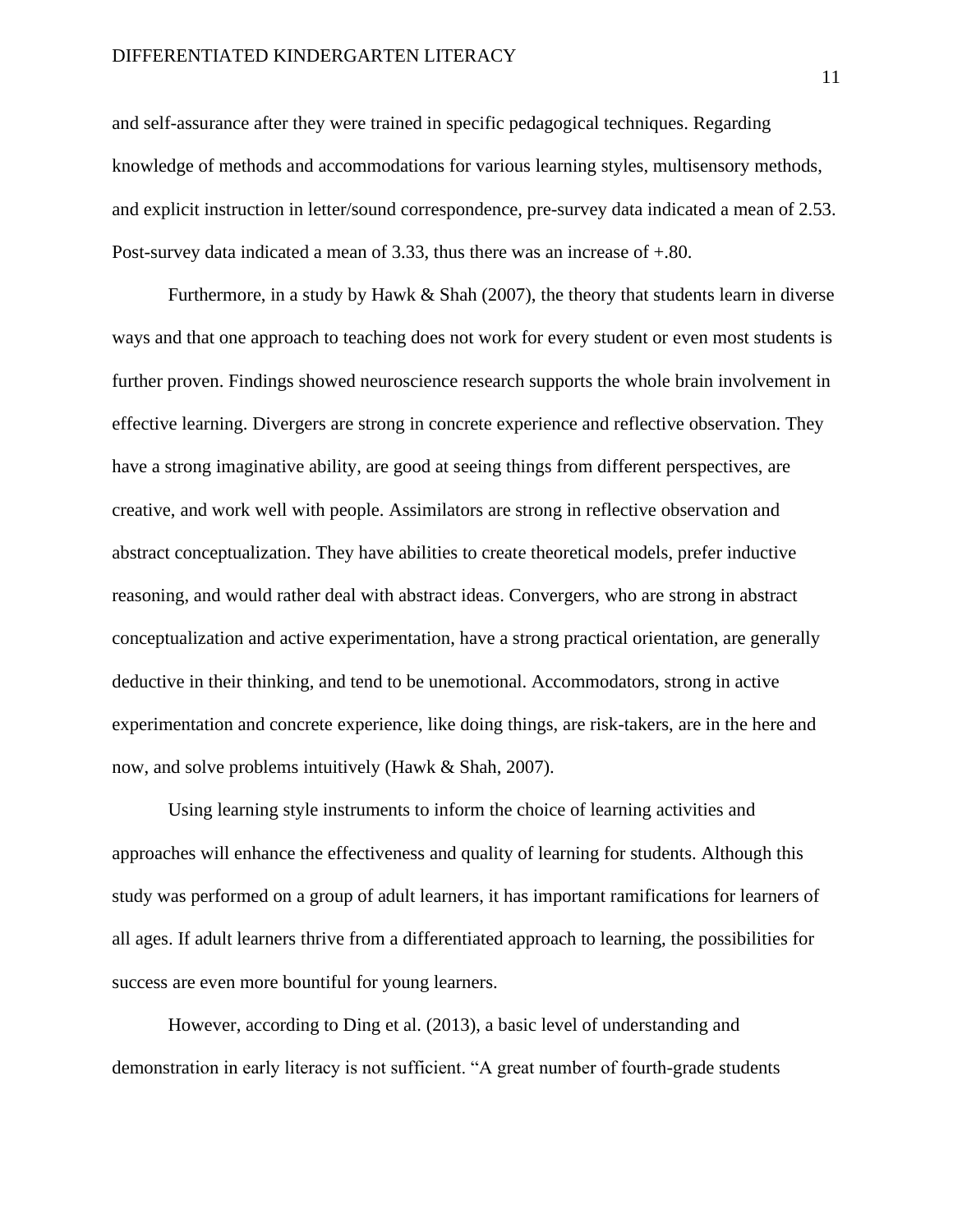performing only at the basic level of reading may be indicative of early reading-cognition deficits that manifest in low reading achievement through at least Grade 4" (Ding et al., 2013).

This means of the 35% of fourth-grade students performing on or above grade level in Iowa as mentioned previously, many may barely be comprehending and retaining these literacy skills. This makes it even more imperative for educators to implement components of differentiation to allow for greater retention. "Learning to read is one of the most important academic skills that students develop during the early years of school and is known to predict performance in later grades in reading as well as other areas" (Ding et al., 2013).

Similar findings were uncovered by Cohen-Mimran et al. (2016) when examining the effect of language on a small-group intervention based on the naturalistic approach, a teaching strategy incorporating differentiation through real-world experiences. "Research indicates that early educational interventions during the preschool years lay the foundation for future educational and social success" (Cohen-Mimran et al., 2016).

220 kindergarten students were assessed on the literacy subtests of narrative and vocabulary. During the first two sessions, a piece of age-appropriate literature was read to the children supplemented by illustrations and demonstrations, and the educator explained particular words from the book likely to be foreign to the children. A variety of related activities then occurred, lasting four sessions. These activities included making a fruit salad, germinating a bean, playing at building a farm, creating a poster showing things belonging inside or outside a house, and creating and acting out a play (Cohen-Mimran et al., 2016).

The main finding of this study was children in the intervention groups showed considerably greater gains from pre- to post-test relative to children in the comparison group.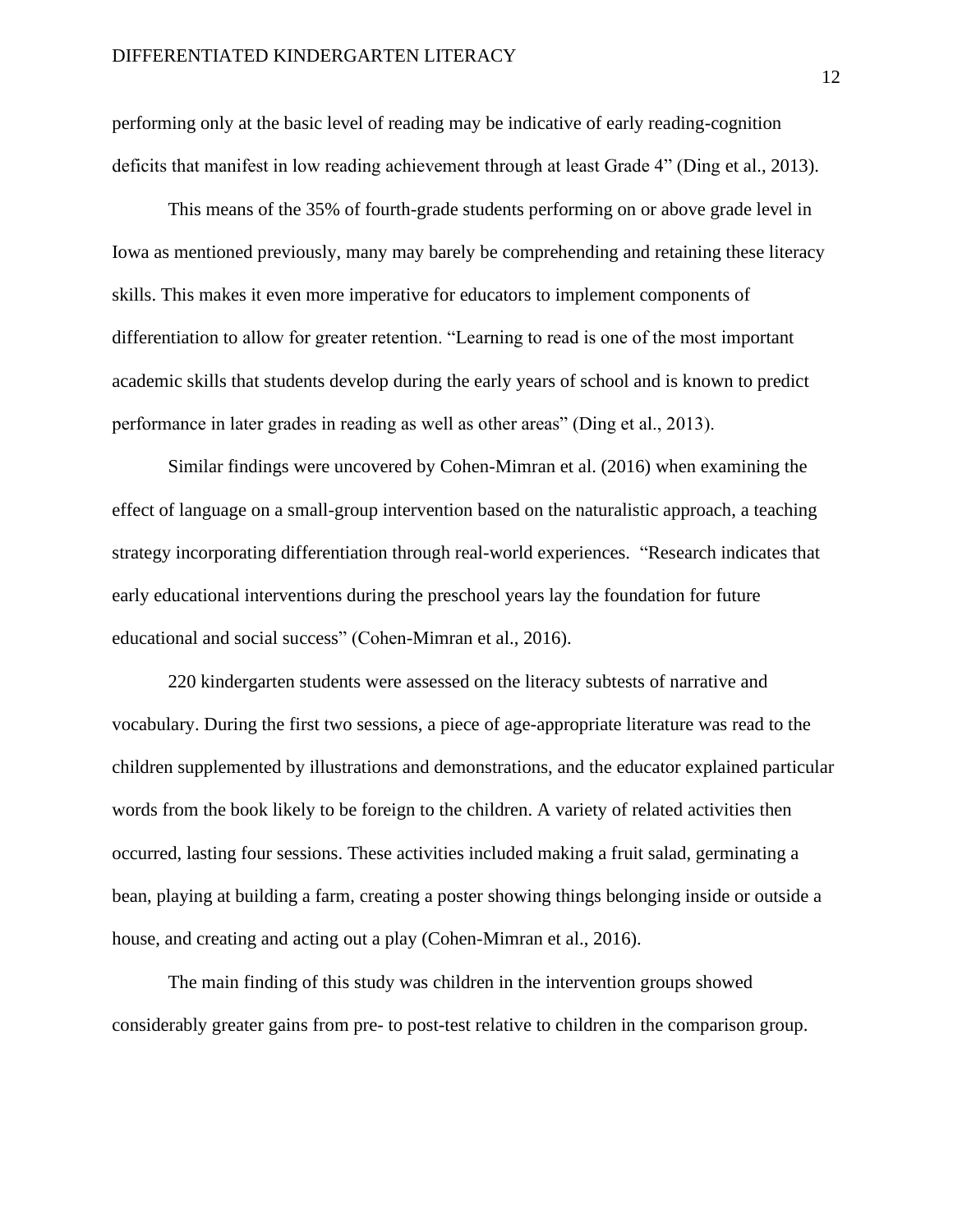Narrative scores of the intervention group in the post-test were significantly higher compared to their scores in the pretest (t = 2.44, p $(0.05)$ . Vocabulary gain in the intervention groups produced greater gains as well. Results of this analysis showed a significant main effect of Group [F(1,  $112$ ) = 9.03, p\0.01]. The control group scored significantly below the intervention group on vocabulary only in the post-test. For both groups, vocabulary scores in the post-test were higher compared to scores on the pre-test (Cohen-Mimran et al., 2016). Gains in the intervention groups were remarkable when considering the language learning rate among these children accelerated beyond the typical developmental to demonstrate standard score gains.

These findings further support how beneficial it is for educators to differentiate learning experiences for students. When contemplating various approaches to differentiated literacy, it is also valuable to consider the natural development trajectories of children and how this predicts outcomes in reading achievement. In the study employed by Ding et al. (2013), researchers analyzed word literacy growth and offered evidence for precursors of low reading achievement after a period of regular classroom instruction; in other words, the study was to assess the growth patterns of various groups of children to understand emerging gaps in language development.

Each child was assessed three times (beginning of year, middle of year, and end of year) on various subscales of the Dynamic Indicators of Basic Early Literacy Skills (DIBELS). DIBELS was designed to assess three key early word literacy areas: phonological awareness, alphabetic principles, and fluency with connected text. The measures included the following subscales: initial sounds fluency, letter naming fluency, phonemic segmentation fluency, nonsense words fluency, oral reading fluency, retell fluency, word use fluency.

During kindergarten, the average growth rate was 5%, -13%, and -4% for typical achievers, slow achievers, and low achievers, respectively. During Grade 1, the average growth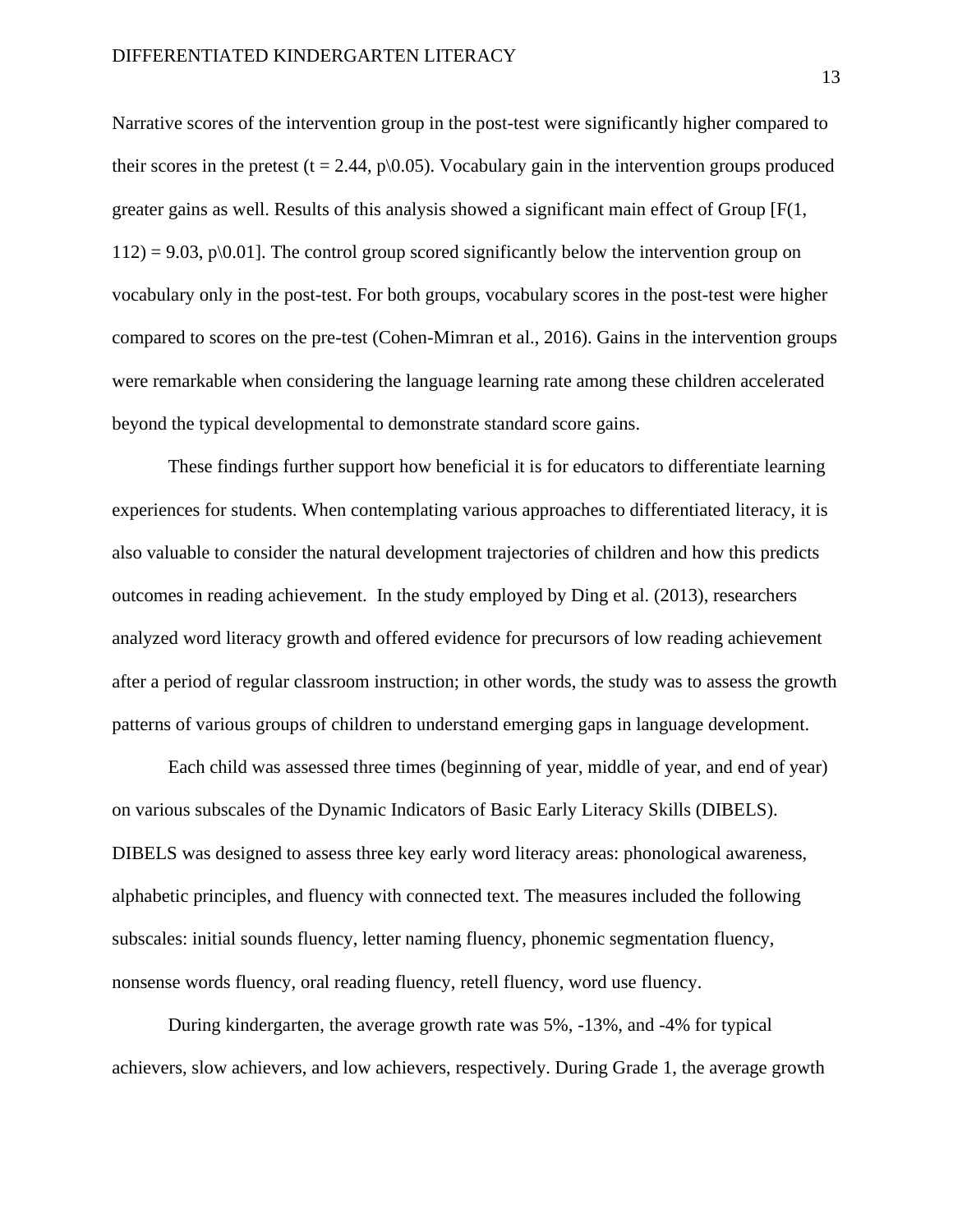rate was 12%, -1%, and -3% for typical achievers, slow achievers, and low achievers, respectively. During Grade 2, the average growth rate was 16%, -6%, and -14% for typical achievers, slow achievers, and low achievers, respectively. "Regardless of whether different developmental patterns may be observed for children in different word literacy groups, the education implication is the same: Schools and families need to provide a favorable climate to help children achieve more optimally. Although our data do not disentangle the cognitive factors underlying the differences among children's learning disabilities, the results from the present study suggest children at risk have a learning disability or are in poverty. An important point is although these children come into kindergarten with different word literacy statuses, the differences are not persuasive. However, the division between low- and typical-achiever status become much clearer by the end of Grade 2" (Ding et al., 2013).

In other words, this study ties together the importance of early and purposeful literacy instruction and differentiation. While educators cannot ensure every single learning gap will be eliminated or vastly improved upon, by taking into consideration the various learning styles and learning needs of students, educators can purposefully attempt to allow for more early literacy success with each student.

#### **Positive Teacher-Student Relationships**

Taking into consideration the various learning needs of students also involves getting to know students on a personal level and building positive relationships with each student. Differentiation does not solely involve academics. "To differentiate effectively, we need to know children" (Cornett et al., 2020). In a study by Blazar & Kraft (2017), 310 fourth and fifth-grade teachers' teaching practices were analyzed to determine to what extent these practices affected students' attitudes and behaviors in class. A 1 SD increase in teachers' emotional support was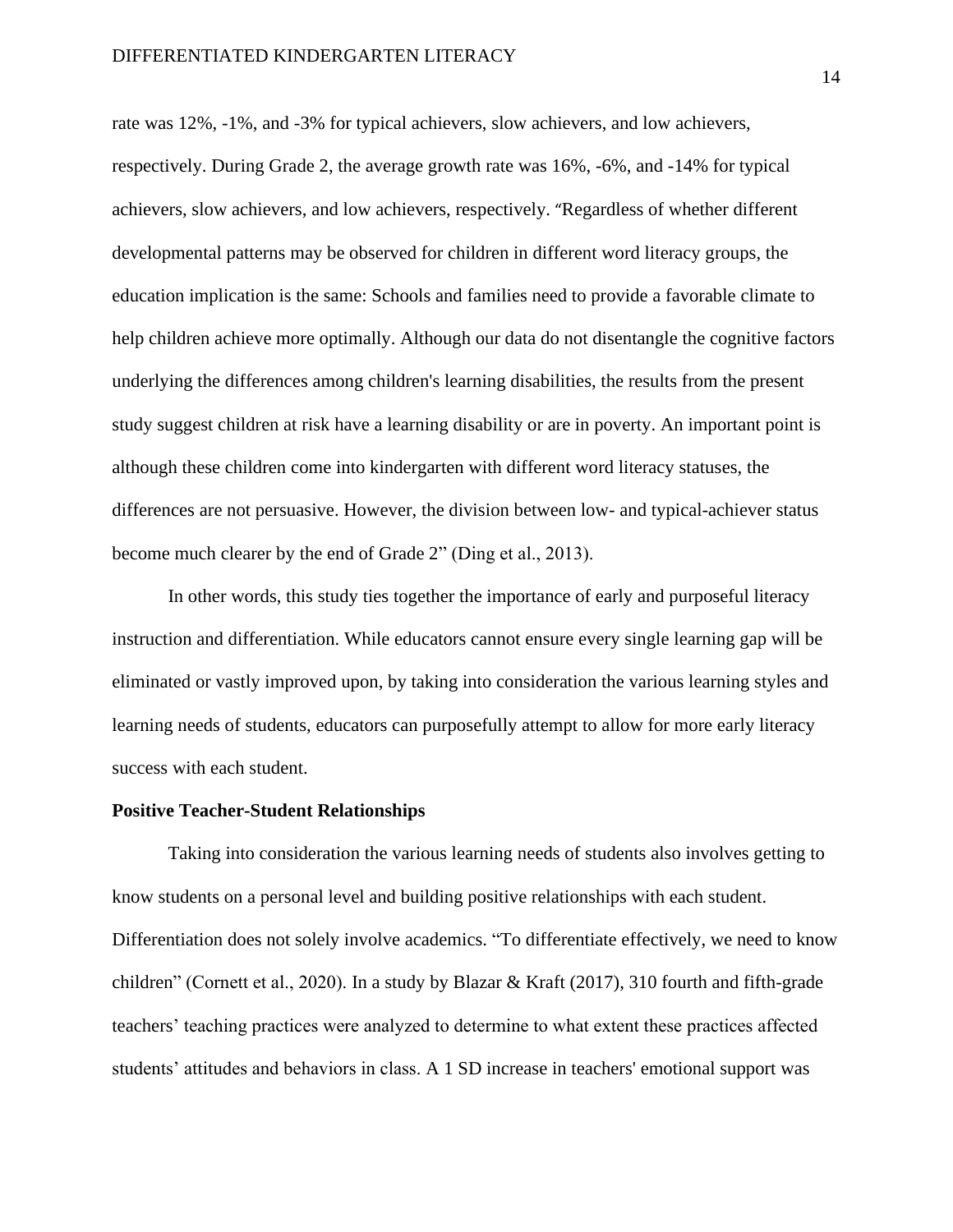associated with a 0.14 SD increase in' students' self-efficacy in math and a 0.37 SD increase in students' happiness in class. These discoveries make sense given emotional support encompasses teacher behaviors such as compassion for students, consideration for students' perspectives, and the amount in which they create a positive climate in the classroom. A positive relationship is significant and impactful on a child and his or her academics and social-emotional well-being.

Henry & Thorsen (2018) uncovered similar findings when researching teacher-student relationships and their effect on student engagement and motivation. In this study, four English teachers collected data for fifteen days during moments of teacher-student interaction. Through field data, interview data, and documentary data, research discovered positive results. The actual presence of a relationship partner will be the strongest possible prime for a relationship representation, meaning its effects—the activation of interpersonal goals—will also be stronger. In a moment of contact when a close connection is experienced, the effects will be strongest of all. In comparison with conscious forms of motivation, the unconscious influence of interpersonal goals on behavior and motivation may endure beyond (Henry & Thorsen, 2018). These findings truly reinforce how important an educator's job is and how meaningful an impact one can have on the life of a child. "People have a fundamental psychological need to feel connected to others, and the desire to form social bonds is among the most powerful of all human motives" (Henry & Thorsen, 2018).

In a study by Uibu et al. (2018) involving 220 primary school students and their teachers, motivation to learn correlates with the ability to comprehend text as well. "Reading interest has an important role in text comprehension because it acts as the basis for students to move towards their reading goals. While comprehending the text, it is vital students have an interest in reading. The authors considered reading interest the most important part of text comprehension because it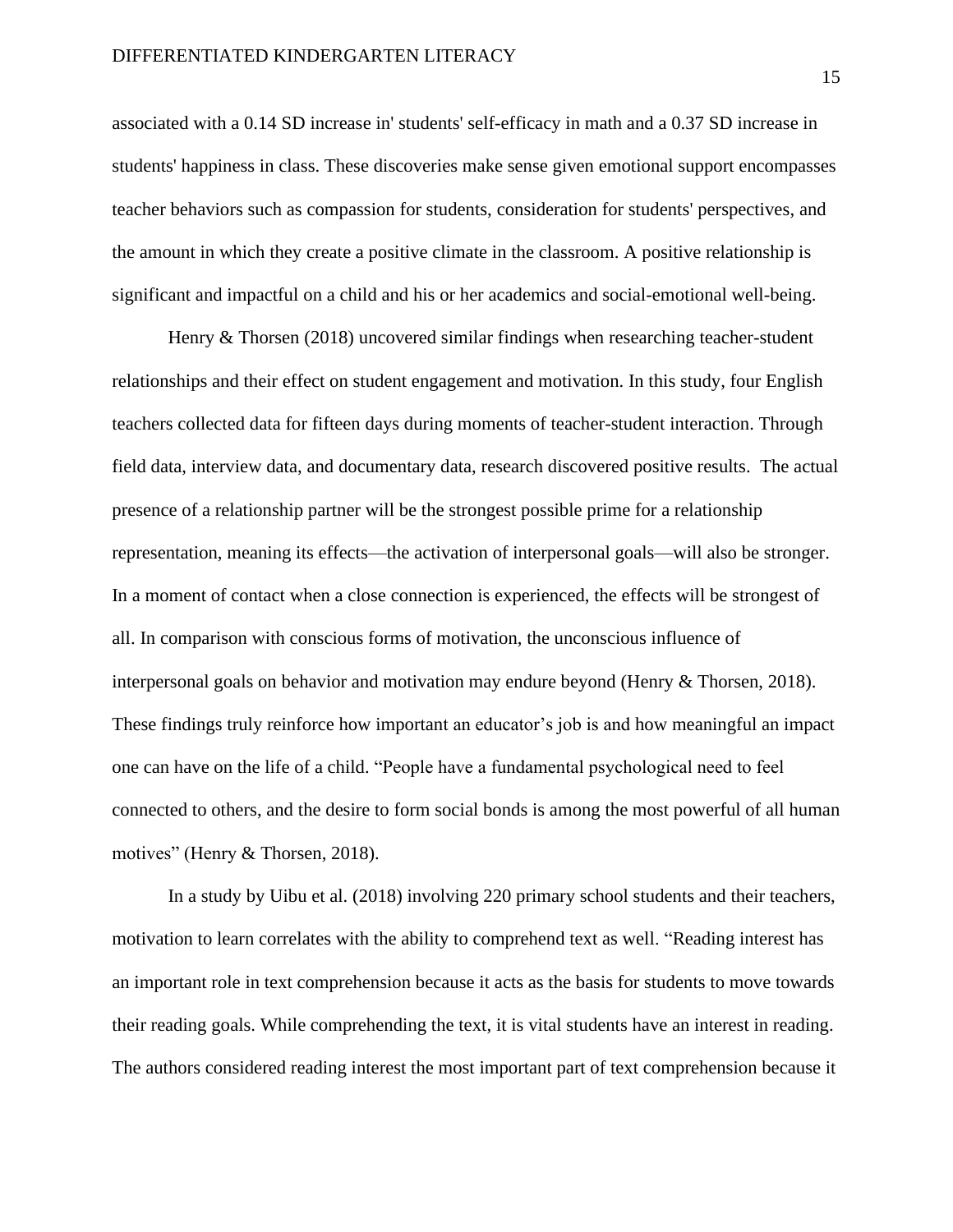motivates students to read for enjoyment. Reading interest was found to be positively correlated with text comprehension – the more students read, the more they understand" (Uibu et al., 2018).

The greatest association transpired between students' vocabulary knowledge and understanding of the meaning of the text  $(r= .55)$ . A low but statistically significant correlation happened between interest in reading and understanding of the meaning of the text (r= .20). This result showed students' interest in reading supports text comprehension. A slightly substantial correlation was identified between interest in reading and vocabulary knowledge  $(r= .17)$ . Students' average level of interest in reading was 2.40\*100/3= 80%. The results reveal interest in reading was high. The average level of vocabulary knowledge was  $7.14*100/9 = 79%$ . This is considered an ideal result for this age group.

In contrast to positive teacher-student interactions within the classroom, a study by Cornett et al. (2020) pursued this matter utilizing home visits. "For U.S. teachers to meet the needs of an increasingly diverse population of students, researchers have consistently highlighted the importance of differentiating instruction. Essential to differentiated instruction is that teachers know their students, which poses a challenge to teachers (typically White, female, middle class) who may come from differing backgrounds than their learners and, for a variety of reasons, may not possess an in-depth understanding of the students and families that they serve" (Cornett et al., 2020). This study utilized one elementary teacher, Ms. Sanchez (pseudonym), and four students, and researched how knowledge obtained through students' home lives can impact a teacher's differentiated literacy instruction.

Qualitative data analyzed through a single-case holistic design found Ms. Sanchez translated what she learned from her home visits into the classroom context in a few specific ways to support each focal student so the child could learn as deeply and quickly as possible.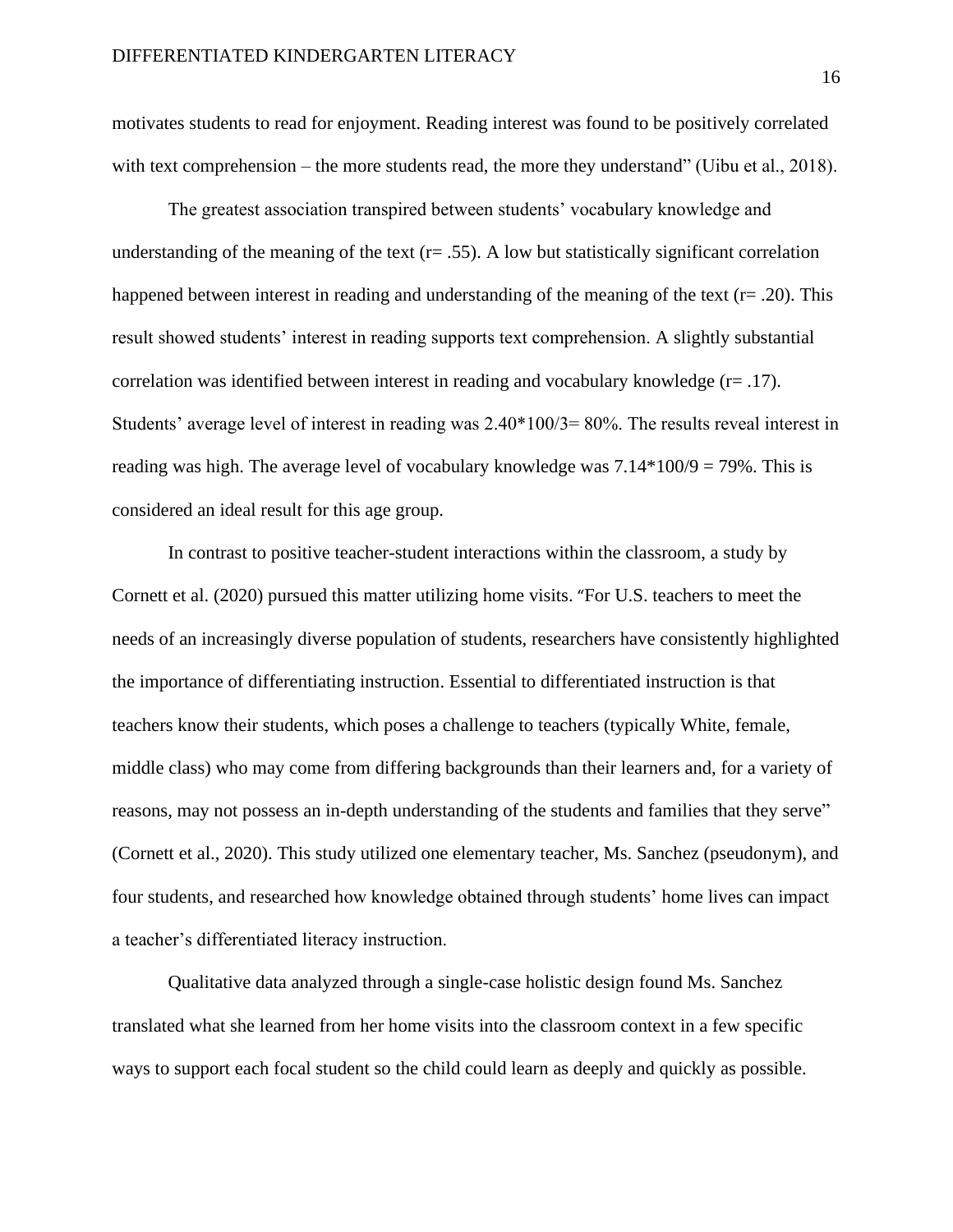With Jarred and Sebastian (pseudonyms), both of whom struggled with self-regulation, Ms. Sanchez learned specific, different strategies (i.e., drawing on home dynamics and adjusting her positionality) to help each boy manage his body and emotions. In the case of Talyah and Fisher (pseudonyms), Ms. Sanchez learned about their interests as well as their strengths and challenges (i.e., connecting with the students) to assist them with writing and reading. Ms. Sanchez's differentiated instruction also appeared to increase the relevance of the focal students' learning experiences during Daily Five literacy instruction.

Information and strategies (i.e., knowledge about students), obtained from home visits, can be used to inform an elementary teacher's decisions regarding differentiated instruction in the classroom. While a home is not the only source where teachers can obtain knowledge about students, home visits do provide a more nuanced (sometimes complexified) view of children and families. Differentiation can occur without home visits; however, home visits positively support differentiation in a way that draws upon a student's place. The home visits had made Ms. Sanchez more aware of the children's whole selves and more open to interpreting children's actions through a wider and more compassionate lens.

While implementing and maintaining positive relationships with students is proven from these research studies to lead to more academic and social-emotional success among students, a study by Jamil et al. (2015) sought to research this topic by taking measures to assess teachers' skills in detecting and identifying effective interactions in the classroom, the Video Assessment of Interaction and Learning (VAIL). To better understand which personal and professional characteristics of teachers were significantly related to their skill in detecting and identifying effective classroom interactions, 270 preschool teachers viewed videos highlighting specific dimensions of instructional support in the classroom and responded to prompts focusing on these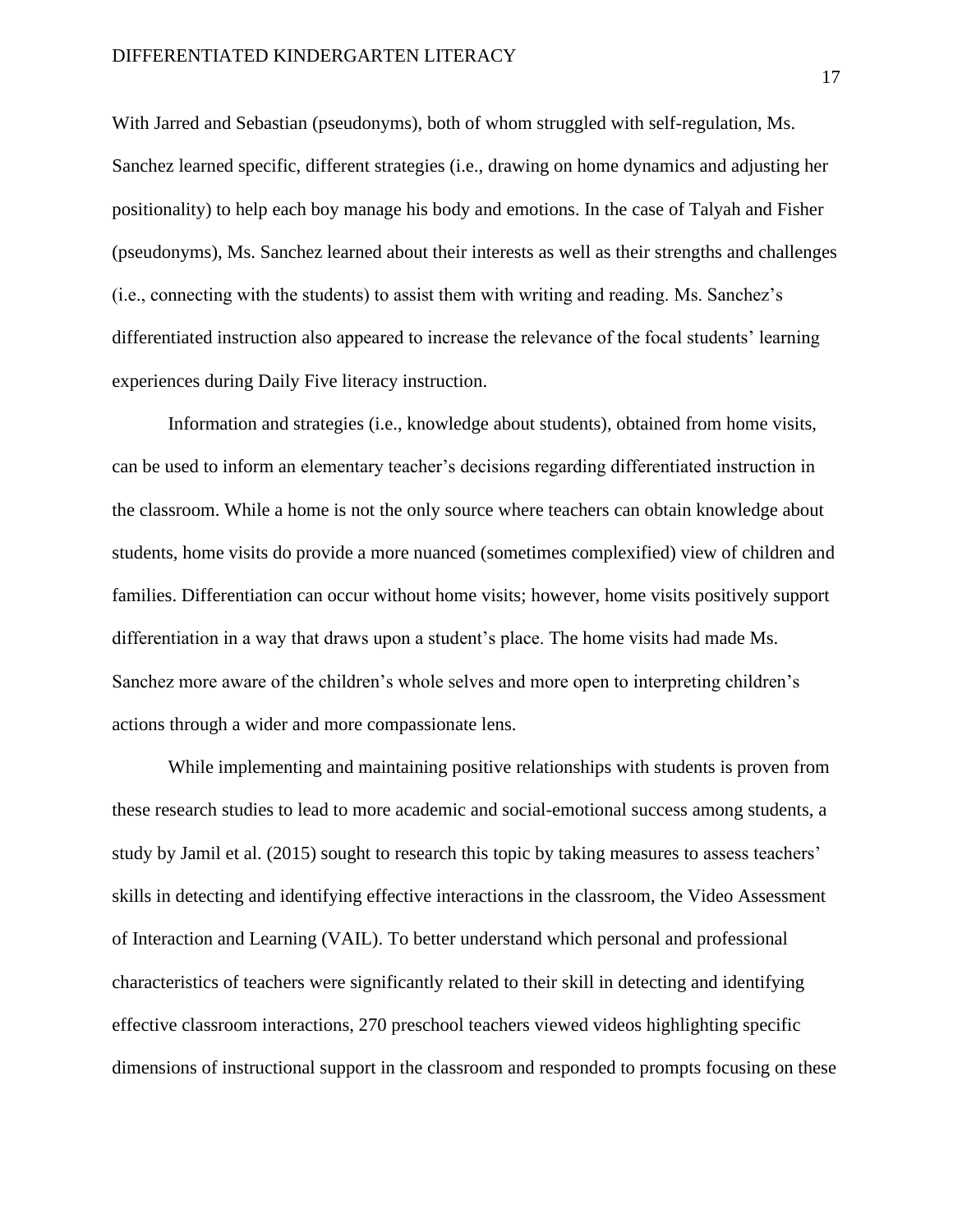dimensions. Each prompt asked teachers to identify five strategies the teacher in the video is using to facilitate a particular type of effective instructional interaction in the classroom as well as specific, behavioral examples of each strategy. Teachers' skills are then coded based on the ability to identify correct and specific instances of effective interactions of the required dimension and the extent to which the answers represent a breadth of understanding across the dimension.

The primary VAIL indicators included instructional learning formats (ILF), quality of feedback (QF), and language and literacy prompts (LL). Results based on coding included a .51 increase for ILF, a .66 increase for QF, a .53 increase for LL1, and a .64 increase for LL2. A meaningful finding of this study concerns the association of teachers' skills in detecting effective interactions and the quality of the interactions observed in their classrooms. Based on theories of social cognition, the researchers hypothesized teachers who could identify effective interactions from a video would also be more effective at interacting with students during their own teaching. Teachers who were more skilled at detecting effective interactions, as measured by their performance on the VAIL, were more instructionally supportive in their interactions with students. VAIL is associated with the quality of instructionally supportive interactions observed in teachers' classrooms, putting it forth as an instrument to inform teacher selection and hiring. Furthermore, there is evidence from past research. The VAIL measures a skill which can be improved with practice and is at the core of several successful professional development interventions for teachers.

#### **Explicit Phonics Instruction**

When reflecting upon successful teaching practices for student success, specifically early literacy success, explicit phonics instruction is at the core of this topic. "The ability to read well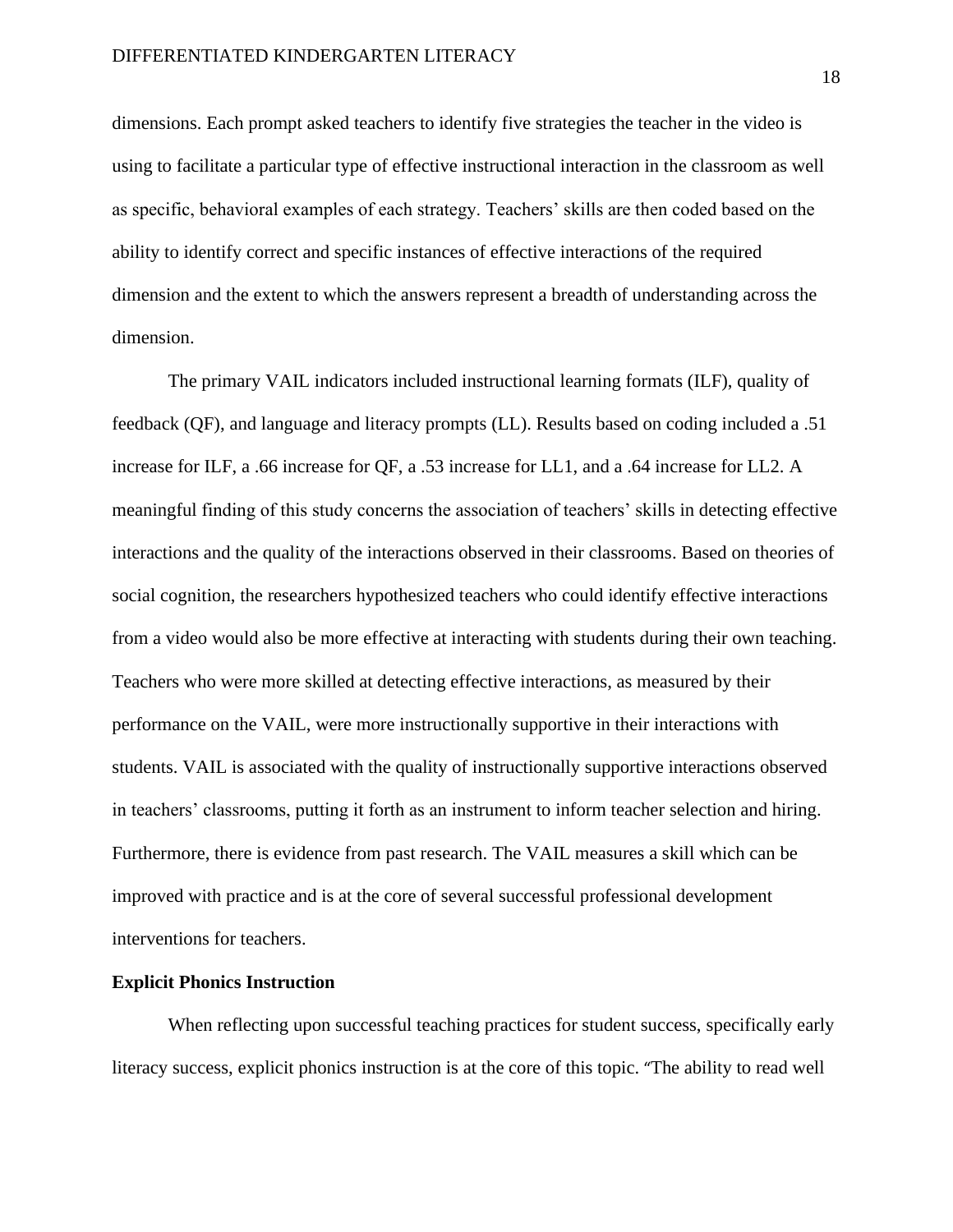is key to success in school, and in life. Despite the importance of reading to a variety of academic and professional outcomes, the ability to read with accuracy and proficiency still eludes many students" (Cohen et al., 2017). In a study by Carter (2020), 59 elementary teachers participated in a questionnaire pertaining to their professional opinions on the importance of phonics. Teachers identified phonics as their main approach to the teaching of reading in the questionnaire data, which showed 97% of teachers ( $n = 57$ ) either agreeing or strongly agreeing with the statement that teaching phonics knowledge was essential for the teaching of reading. 3% of teachers  $(n = 2)$  were neutral about phonics as essential, but none of the teachers disagreed with the statement. "There is 'general acceptance that systematic synthetic phonics instruction has a part to play in promoting early reading as one element in a rich literacy curriculum" (Carter, 2020).

In a similar study by Cohen et al. (2017), 94 elementary teachers (60 participants in the code-based reading program and 54 in no code-based reading program) compared their definitions and application knowledge of language structure, phonics, and other code-based concepts, as well as their perceptions of their own knowledge as operationalized in a scale designed to measure participants' confidence in their responses. Multivariate analysis of covariance revealed no significant differences between groups in definitions or application knowledge, once demographic differences were accounted for. Analyses of covariance revealed no significant differences in perceptions of knowledge after accounting for relevant covariates. Multiple regression analyses demonstrated the variance contribution of condition and demographic variables to obtained knowledge to be non-significant, and partial correlation analyses showed only weak, often non-significant correlations between perceived knowledge and obtained knowledge.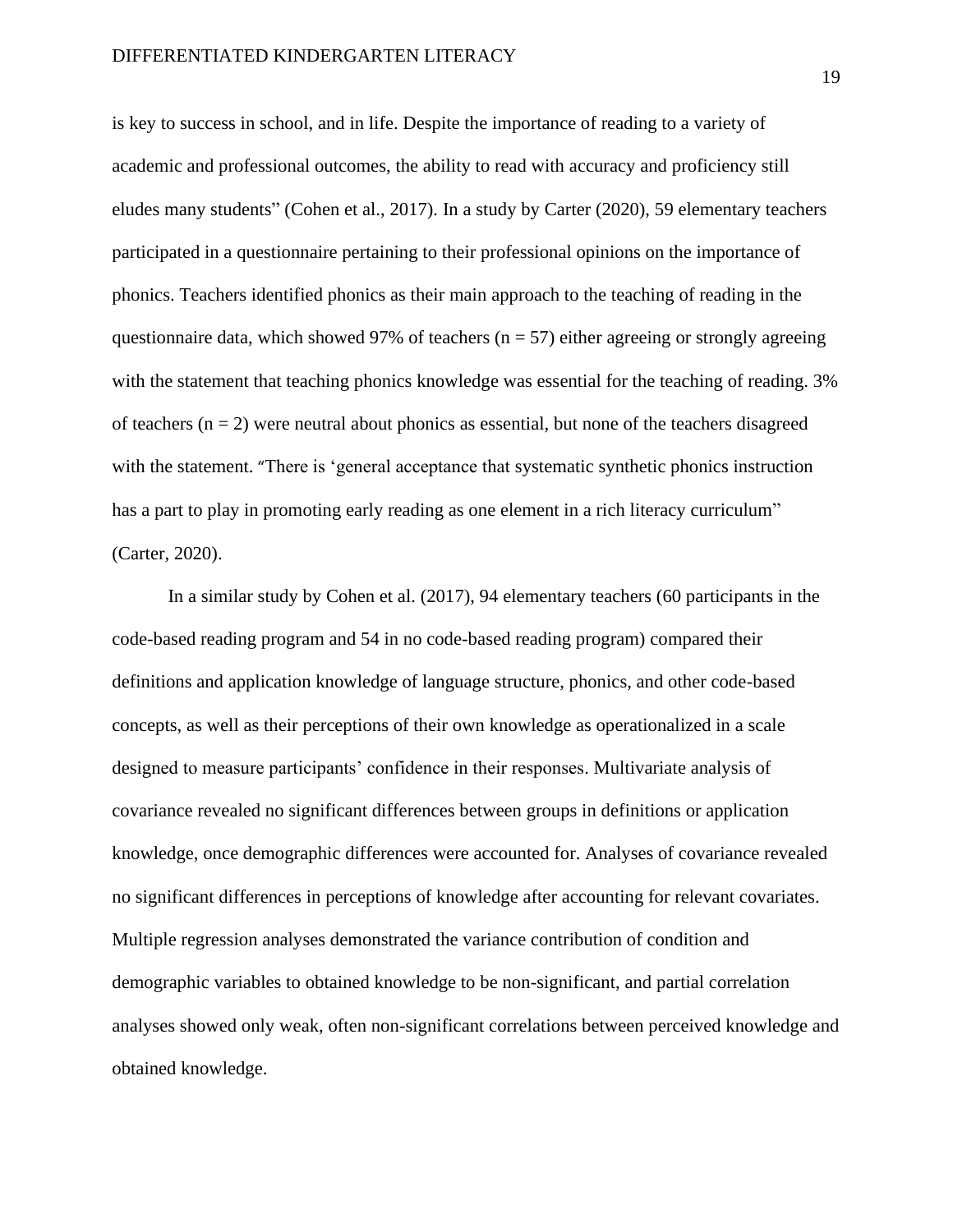Overall, poor survey performance indicated the majority of teachers in both conditions did not possess the necessary code-based reading knowledge or application skills to effectively teach struggling readers. These findings seem to indicate teachers are not provided with knowledge of the structure of language and code-based concepts adequate to provide effective instruction to struggling readers. "Even with well-designed teaching materials to guide instruction, teachers still require 'specific and explicit linguistic knowledge' to address students' needs adequately and appropriately" (Cohen et al., 2017).

Merely recognizing and discussing the importance of explicit phonics and teachers' perceptions on the matter is not enough. In a study by Double et al. (2019), research was conducted on the longitudinal reading comprehension performance of students who were able to increase their phonetic decoding to the expected standard. Students who passed the first phonics check were classified as the pass category. Students who did not pass the first phonics check, but then passed the phonics check on their second try were classified as fail-pass. Finally, students who failed both the first and second phonics check were classified as fail-fail.

The fail–pass group significantly outperformed the fail–fail group ( $b = 0.18$ ,  $t = 12.80$ , p  $< 0.001$ ). Furthermore, the pass group performed significantly better than the fail–pass group (b)  $= 0.34$ , t = 23.12, p < 0.001). Re-running the model with the fail–fail group as the reference group indicated the pass group significantly outperformed the fail–fail group ( $b = 0.62$ ,  $t = 29.81$ , p < 0.001), as expected. These results suggest the phonics check is a major predictor of later reading comprehension performance. It is vitally important phonics problems are addressed and alleviated quickly for reading performance in later schooling years.

When contemplating and planning phonics instruction, does the order of phonics and sight word instruction have different effects on the reading skills of children? McArthur et al.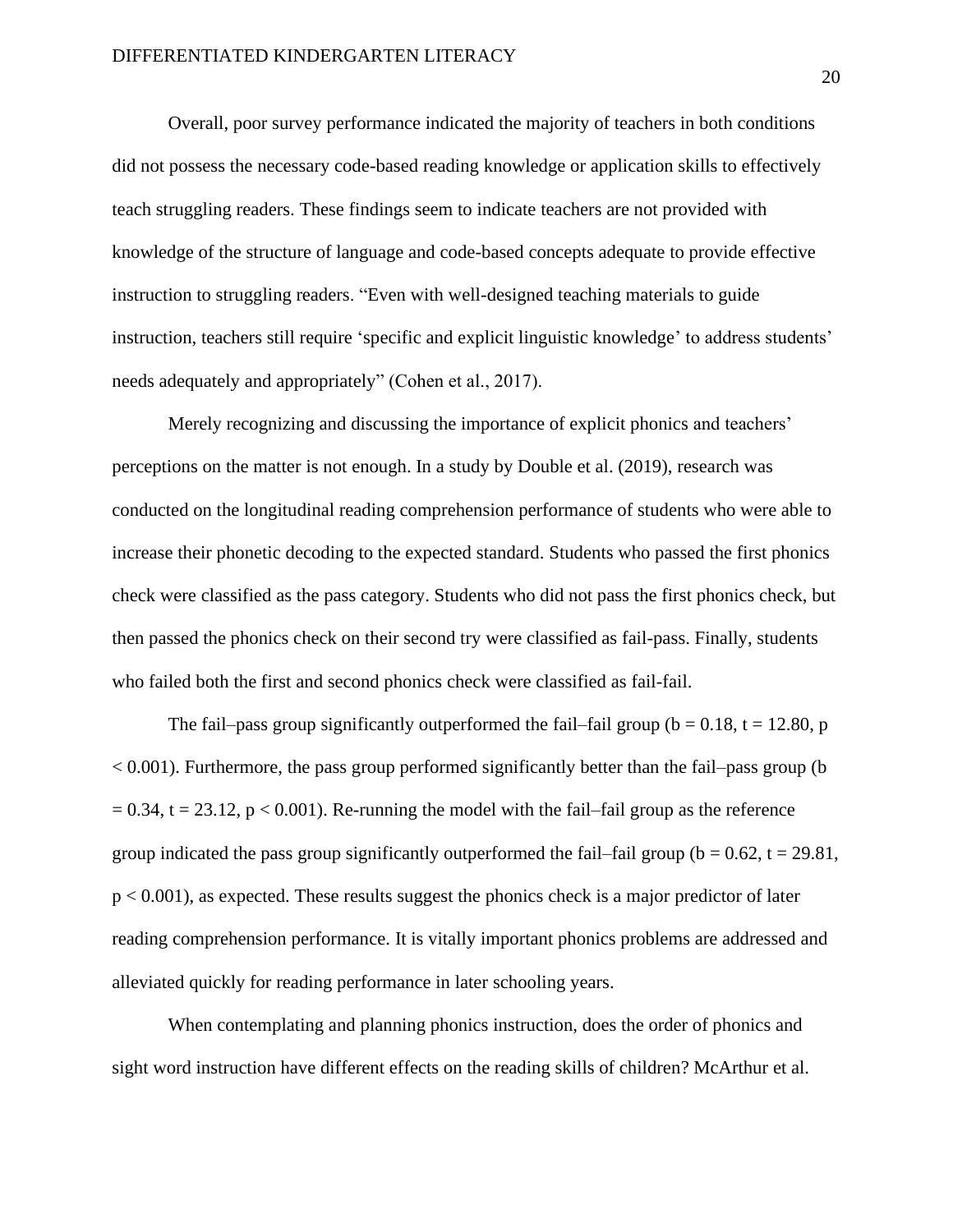(2015) sought to answer this research question. Seventy-two students ages seven to twelve were split into two groups for this study. Sight word training led to significant gains in sight word reading measures larger than gains made from phonics training, phonics training led to statistically significant gains in a phonics reading measure larger than gains made from sight word training, and both types of training led to significant gains in general reading similar in size. Training phonics before sight words had a slight advantage over the reverse order.

In trained regular word accuracy, 16 weeks of phonics and sight word training had a very large and significant training effect on trained irregular word accuracy. The repeated measures ANCOVA revealed an effect of gain because the T1T4 gains were larger than T1T3 gains, F(1,  $100$ ) = 12.06, p < .01. There was also a significant effect of group because the T1T3 and T1T4 gains (averaged) were larger in groups completing sight word training before phonics training (i.e., the sight word + phonics group),  $F(2, 100) = 3.28$ ,  $p = .04$ . More interesting, there was a significant group by gain interaction,  $F(2, 100) = 8.35$ ,  $p < .01$ . This occurred because the phonics + sight word group made smaller gains in their first 8 weeks of training (phonics) than the two groups completing sight word training, but then made much larger gains than these groups when they did sight word training in the last 8 weeks. In other words, training order had a significant effect on untrained irregular word accuracy test. This was in the predicted direction as the groups completing phonics before sight word training made significantly greater gains than the group who did sight word training and then phonics training.

Schaars et al. (2017) aimed to investigate the development of word decoding skills for 973 elementary students during incremental phonics instruction as a transparent orthography. This study explored how accurate and efficient incremental curriculum embedded word decoding skills are of children during phonics instruction, and how stable its development is over time. At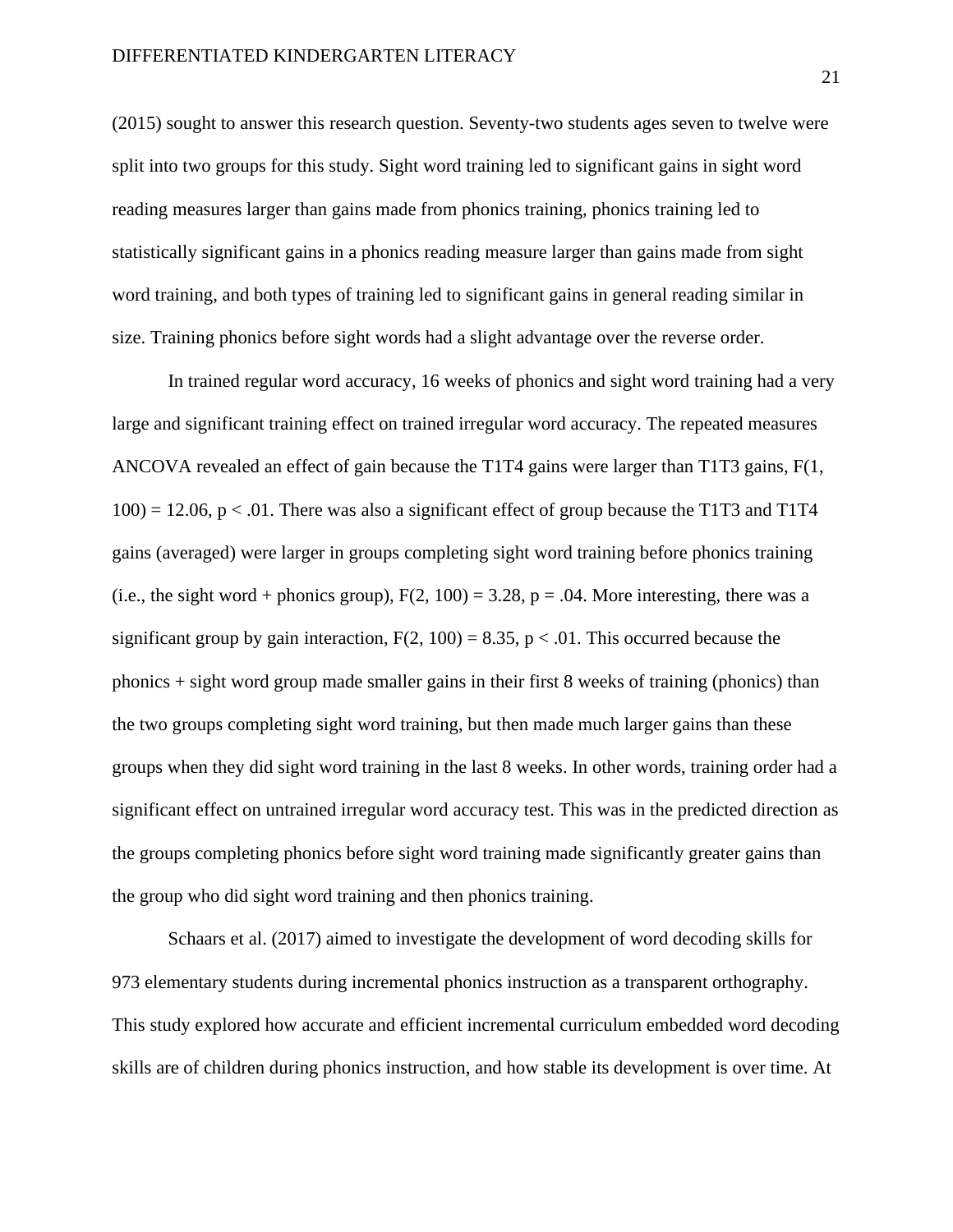the end of kindergarten, an individual assessment of about thirty minutes was conducted to screen baseline precursors, which were assumed to be involved in reading development. The tasks were conducted in the same fixed order for all children. During the practice items, some help and feedback was allowed, but during the actual tasks, no feedback on the correctness of item scores was provided to the children.

Children achieved on average over 90% accuracy ( $M = 92.38\%$ ,  $SD = 10.78$ ) in word decoding from the first measurement moment on (i.e., after 4 weeks of formal reading instruction). For word decoding efficiency, repeated measures analysis of variance (ANOVA RM) with measurement moment of Word Decoding efficiency (WDc) as independent variable showed a significant effect of measurement moment,  $F (5,4280) = 507.61$ ,  $p\setminus 001$ ,  $g2 = .37$ . This indicated there was a significant increase of word decoding efficiency. It was found from the very first month, mean accuracy levels reached ceiling levels while the mean efficiency of word decoding continued to develop after each training block. The autoregression in the longitudinal path model also showed the individual differences calculated by the word decoding efficiency measurements during the first 5 months of instruction had a high level of stability over time. In other words, from the very beginning of learning to read, the word decoding efficiency later in time could be predicted by levels earlier in time. Curriculum embedded word decoding efficiency strongly predicted the independent standardized word decoding performance after five months of phonics instruction, which suggests a shift of gradually built-up word decoding skills to the effective decoding of new, non-trained words.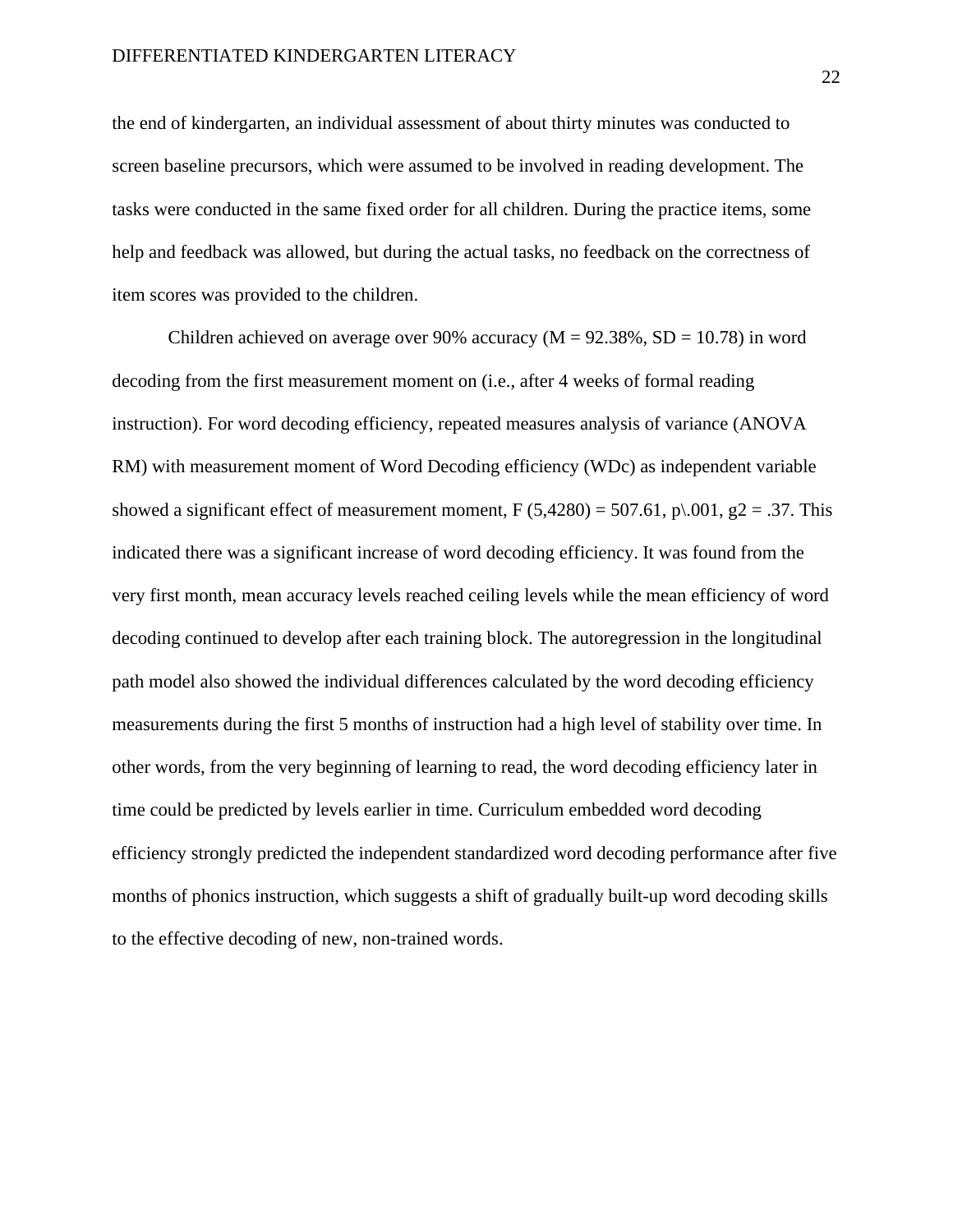#### **Methods**

#### **Participants**

This research site is a public elementary school with approximately five hundred students in an urban setting in Des Moines, Iowa. 14% of students at this site receive special education services, 27% are English Language Learners, and 84% of students receive free and reduced lunch (DMPS Data Snapshot, 2019).

The research participants would include twenty-two kindergarten students. There are fifteen girls and seven boys. Seven students receive ELL (English Language Learner) services. One student receives speech services. The teacher completing this research is in her sixth year of teaching. She has five years of experience teaching kindergarten, and one-year experience as a reading interventionist for first and third-grade students. The teacher has had numerous professional development trainings for various reading curriculum implementation and teaching strategies.

#### **Measures**

The research question is, "What are the effects of differentiated literacy instruction in kindergarten?" The independent variables will be the strategies the researcher implements with the students to differentiate learning in literacy. This includes teaching strategies, incorporating various learning styles of students, and implementing differentiated, multi-sensory curriculum. The data collected for the independent variable will be a phonics pre-assessment through FAST (Formative Assessment System for Teachers) (FAST, 2020). This pre-assessment includes a baseline composite score from kindergarten literacy subtests (letter sounds, onset sounds, nonsense words, word segmenting).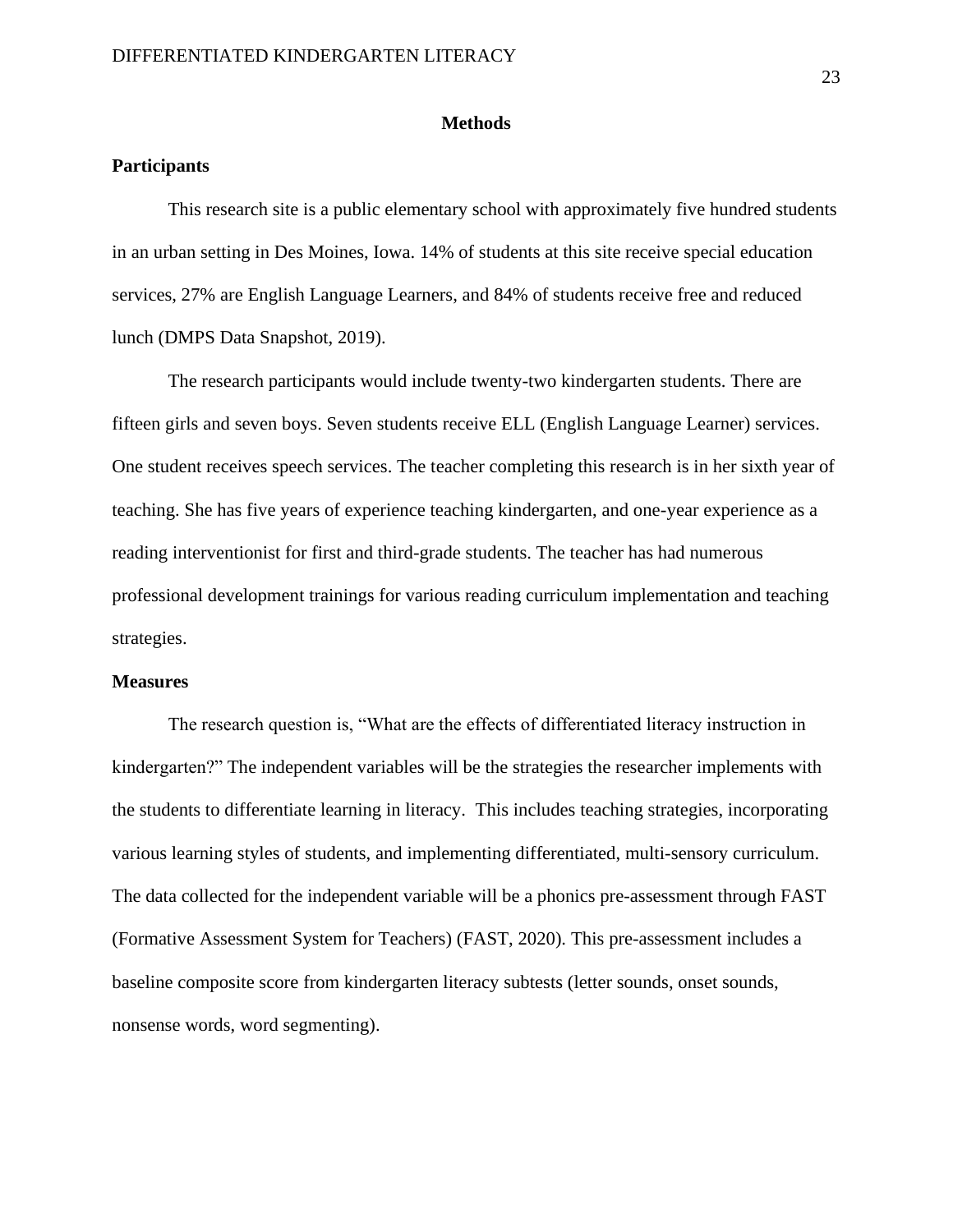The dependent variables will be the student outcomes in literacy based on the teaching methods implemented. The data collected for the dependent variable will be phonics postassessment through FAST (FAST, 2020). The timeline for conducting this action research is eight weeks. This will give time for the quantitative phonics pre-assessment, time to plan implement differentiated literacy activities tailored to various learning styles, time to collect purposeful and relevant quantitative data, and time to give a post-assessment on literacy skills based on the differentiation implemented.

The researcher has gained exemption on this study. This action research falls under the exemption category in federal policy §46.104. "Research, conducted in established or commonly accepted educational settings, that specifically involves normal educational practices that are not likely to adversely impact students' opportunity to learn required educational content or the assessment of educators who provide instruction. This includes most research on regular and special education instructional strategies, and research on the effectiveness of or the comparison among instructional techniques, curricula, or classroom management methods" (Electronic Code of Federal Regulations, 2018).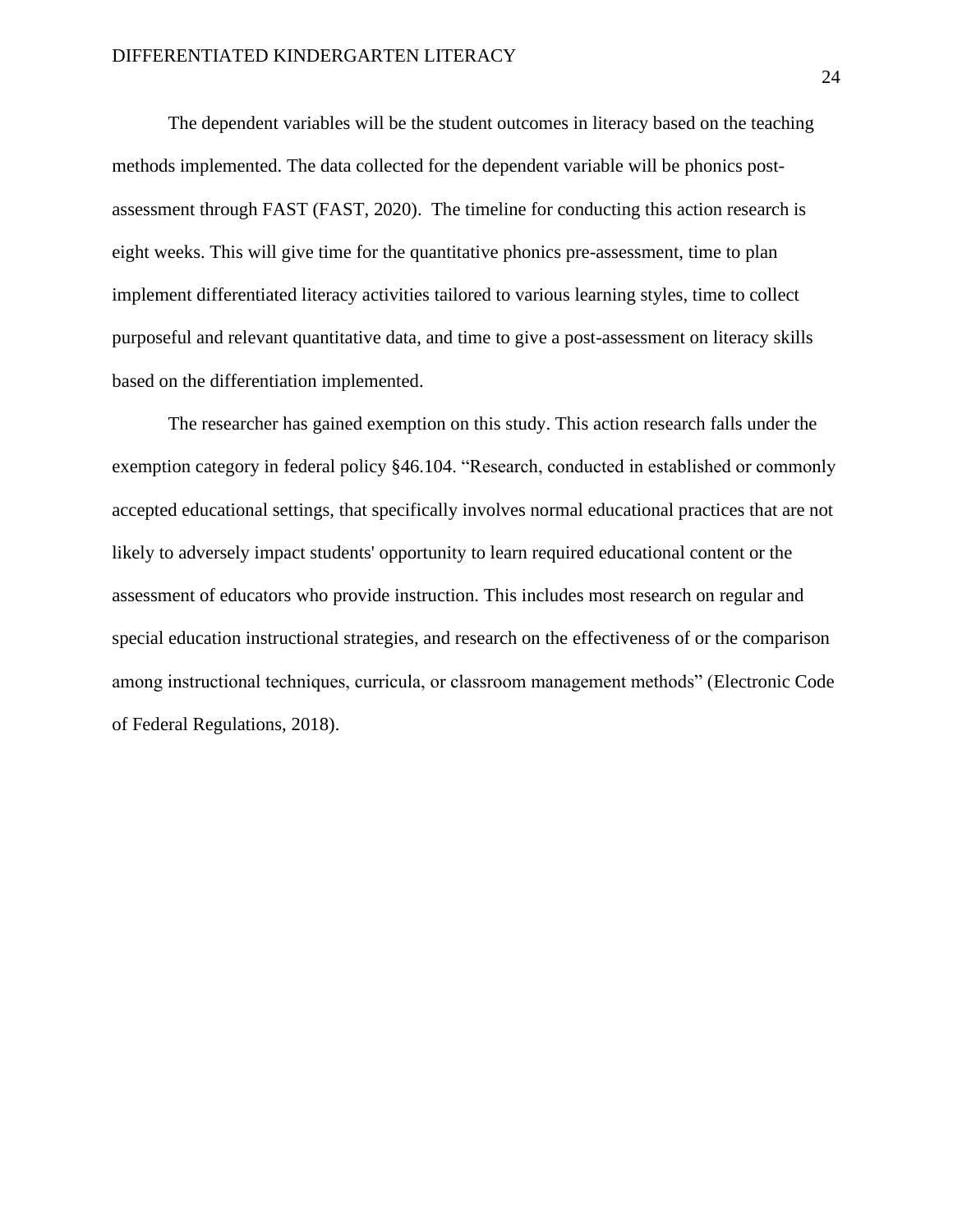#### **Data Collection**

For this action research, the data collected was quantitative. The data includes a baseline composite score from kindergarten literacy subtests (letter sounds, onset sounds, nonsense words, word segmenting) and ending scores after various differentiation practices explicitly teaching phonics were implanted on top of what the school district was already providing via their curriculum. The data also includes a comparison of the action research participants scores versus peers in the same school district who were not implementing these differentiation practices, rather teaching from a scripted phonics curriculum.

The baseline composite scores, ending composite scores, and comparison of peers were collected using a FastBridge assessment. FAST data is valid and reliable in that it meets the requirements of the Early Literacy Initiative as part of Iowa Code Section 279.68. "One of the hallmarks of a well-developed MTSS (Multi-Tiered System of Support) process and a balanced assessment system is the utilization of a valid and reliable universal screening and progress monitoring measures. The universal screening of all students, several times a year, enables educators to identify which students are on track to reach end of year outcomes and which students may be at risk" (FAST, 2020).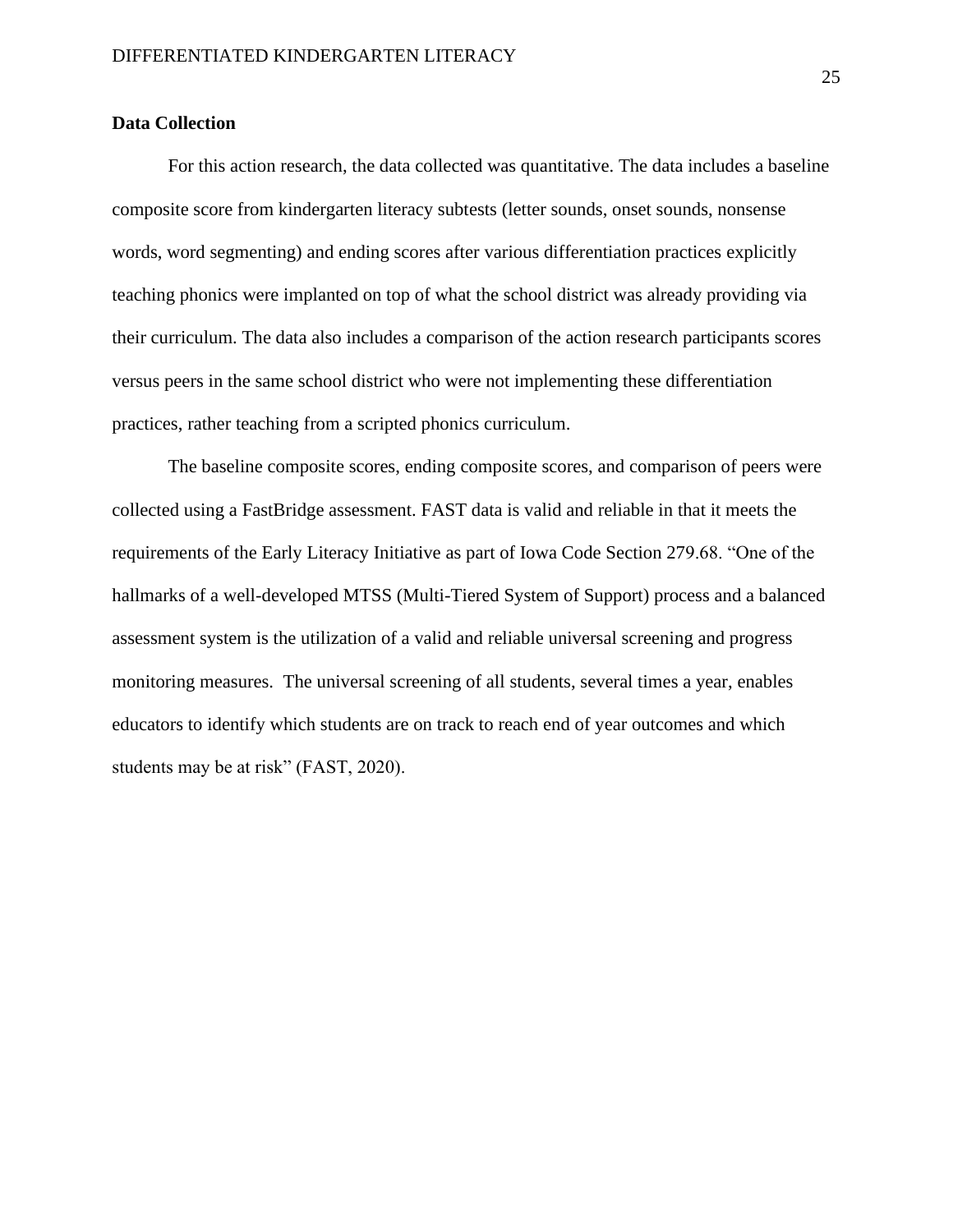The letter sounds assessment gives students one minute to state as many letter sounds as possible out of 100 given lowercase letters. The baseline goal was 3 sounds per minute, and 26 sounds per minute for the ending goal, per the state of Iowa's proficiency cut points. During the onset sounds assessment, students view a page with four pictures, and must point to the picture with the correct beginning sound for each of the four pictures, as stated by the administer (i.e., "Point to the picture with the /b/ sound at the beginning." This process is repeated three additional times. The baseline goal was 11 correct answers out of 16, and 16 correct answers for the ending goal. The nonsense words assessment involves students blending three sounds together in a consonant-vowel-consonant (CVC) word, such as "kiv". This helps alleviate students simply memorizing familiar and popular words, such as "cat". To meet grade-level benchmark for this baseline assessment, students must have read 6 nonsense words in one minute, and 12 words for the ending goal. The word segmenting assessment involves the administer stating a CVC word clearly and pronounced. The student is asked to segment the word by pulling the sounds apart in each word and saying each sound individually. For example, for the word "dog", the student would state, "/d/ /o/ /g/". This process is repeated for ten words, giving students an opportunity to state 30 correct sounds total. This is an open-ended assessment with no time limit. The baseline goal was 25 correct sounds, and 30 correct sounds for the ending goal.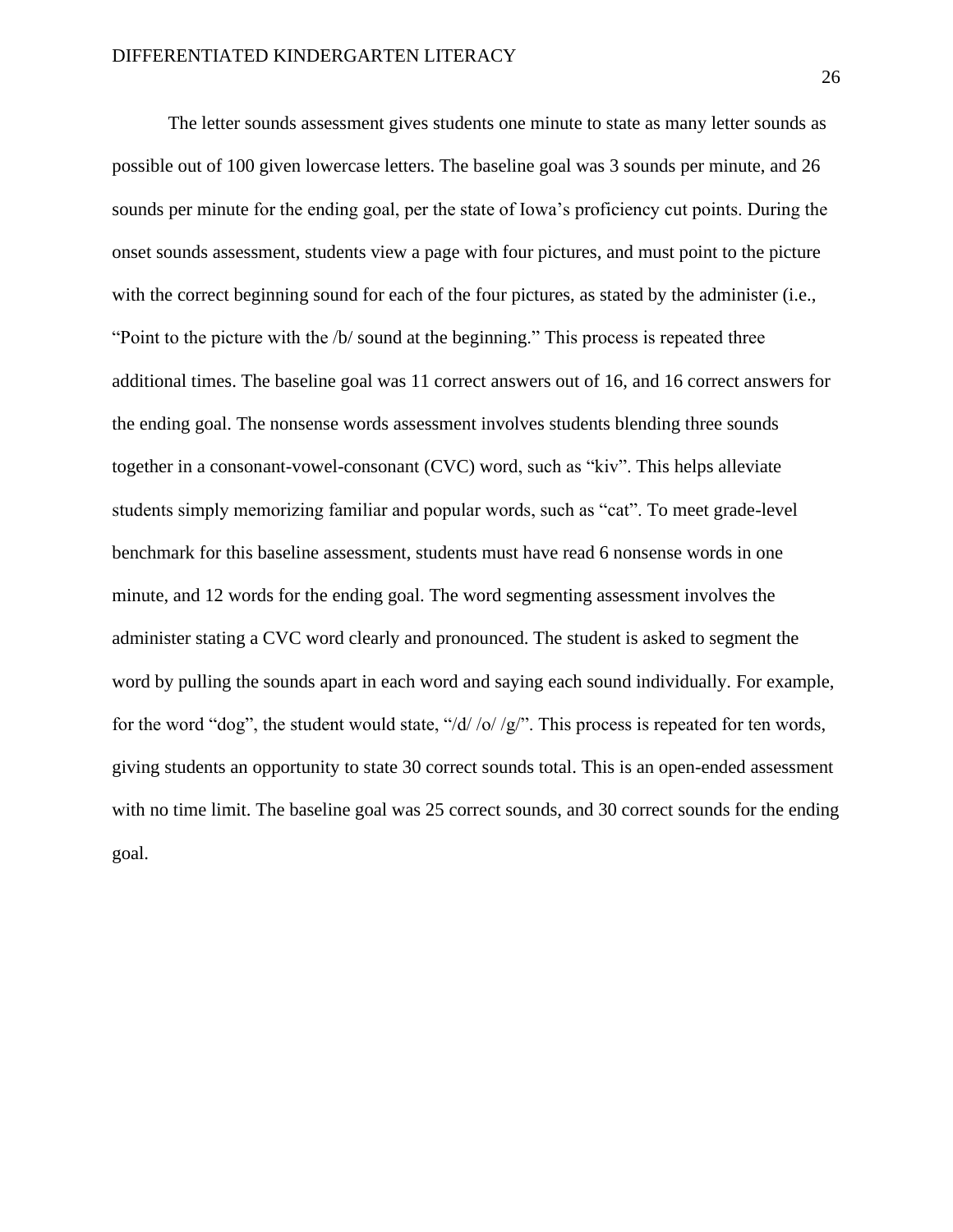#### **Findings**

#### **Data Analysis**

A dependent samples t-test was conducted to determine whether there was a significant change in students' literacy scores following the implementation of differentiated literacy through explicit, multisensory phonics instruction. A baseline assessment revealed a composite score of 31.09 (M = 31.09, SD = 3.44, *n*=22). The post-assessment revealed a composite score of 53.9 ( $M = 53.9$ ,  $SD = 4.25$ ,  $n=22$ ) following eight weeks of explicit, multisensory phonics practice with significant effect size  $t(21) = -27.81$ , p $\lt 0.05$ . Findings from the dependent samples two-tailed t-test reveal a significant difference between the baseline and final assessment. Explicit, multisensory phonics instruction increased students' overall literacy scores. Furthermore, when comparing research participants mean ending score to grade-level peers who did not engage in the explicit, multisensory literacy differentiation practices, there is more significant growth for the research participants.

#### **Chart 1**



*Participants Mean at Baseline and Mean Ending Score Bar Graph*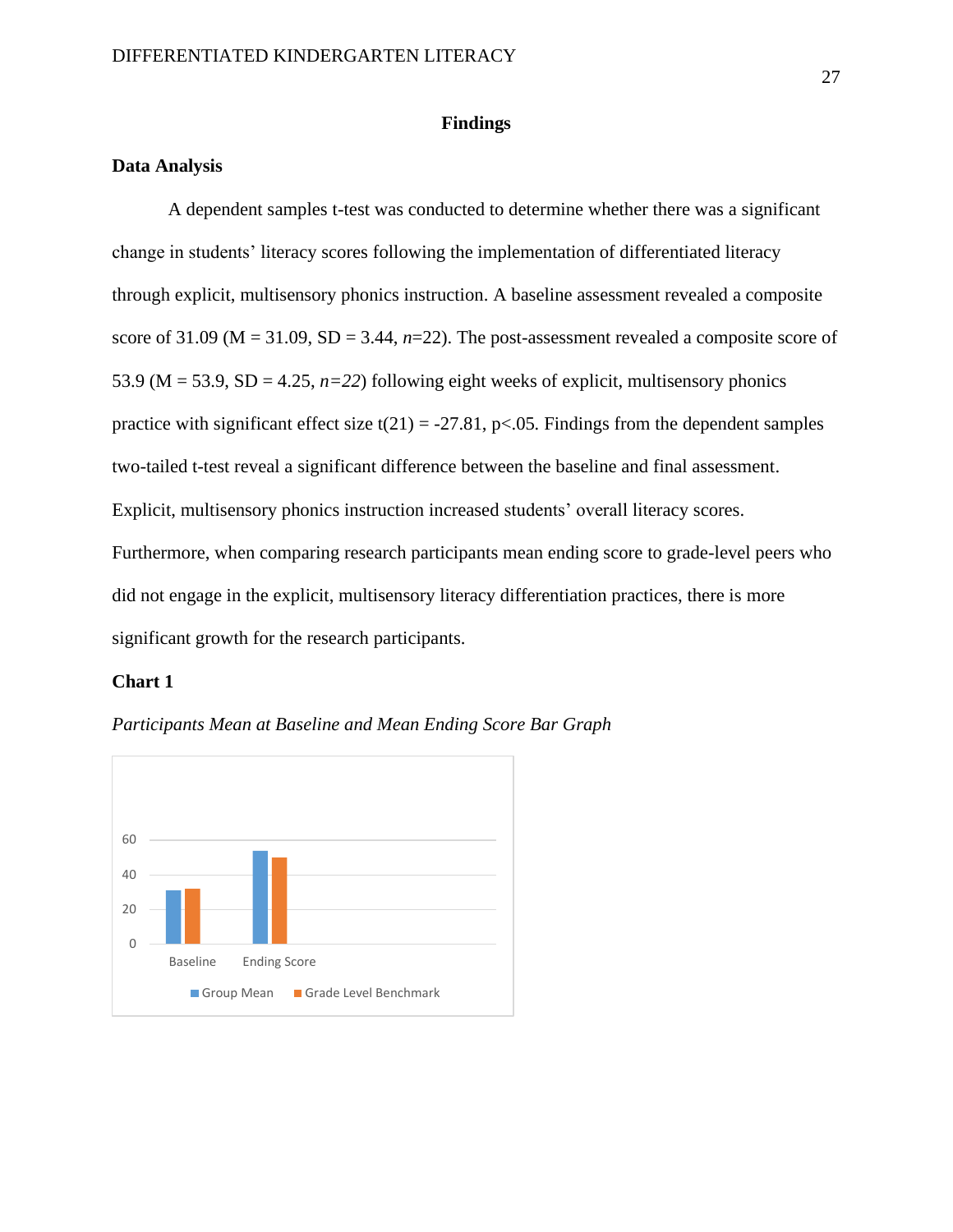## **Chart 2**



*Research Participants Mean Ending Scores Compared to Grade-Level Peers Mean Scores*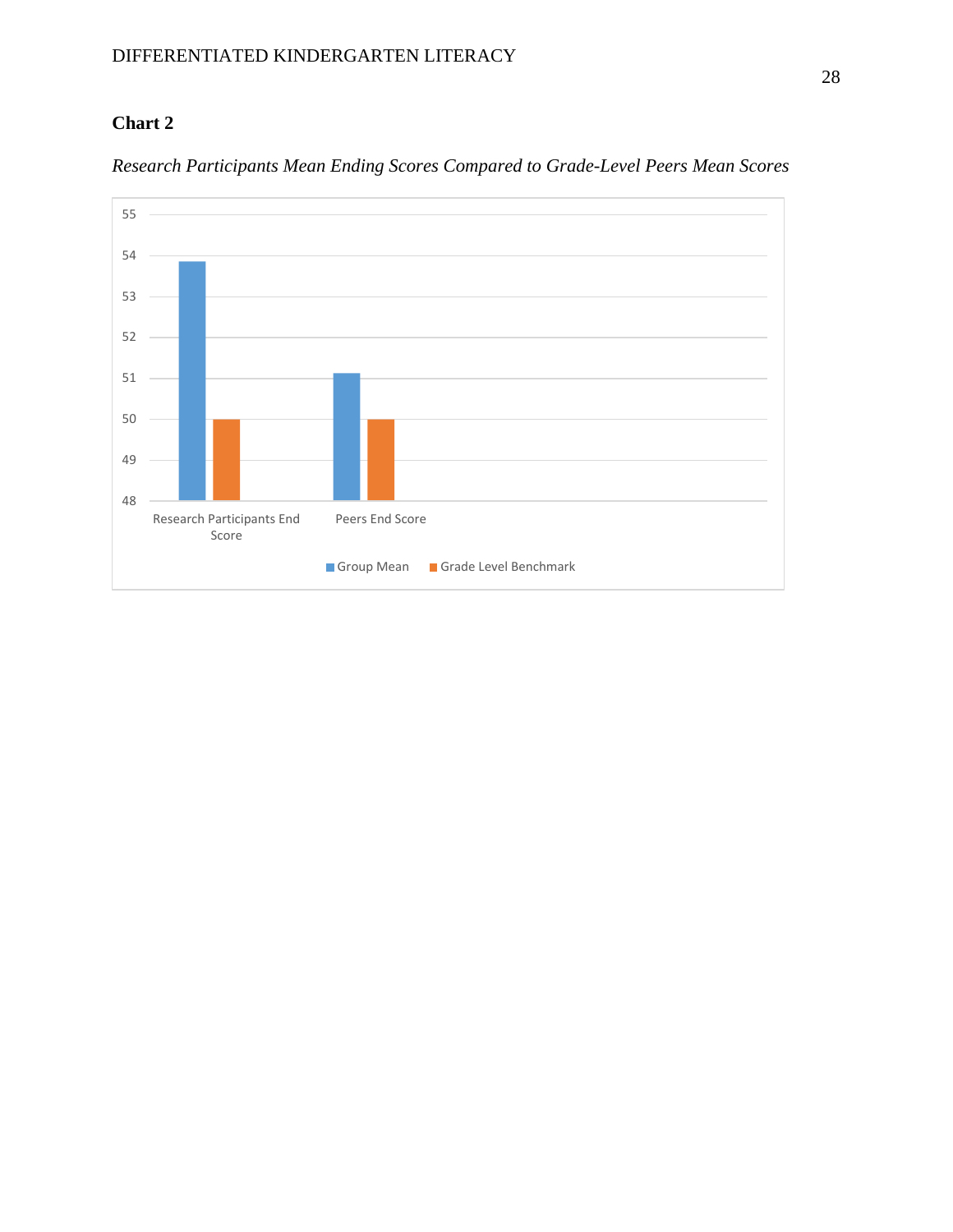#### **Discussion**

#### **Summary of Major Findings**

The overall analysis of the data collected between the FAST assessment screenings show students made increases in their literacy skills, specifically phonics skills, over the eight-week period. 100% of participants in the research study made growth with their literacy skills based on the four sub-components of the FAST assessment. Participants in this study had an ending score 7.72% higher than the grade-level benchmark indicating whether a student is proficient or not. Students in the research study also had an average ending FAST score 5.3% higher than gradelevel peers. These findings indicate differentiated literacy practices, such as multi-sensory learning, explicit phonics instruction, positive teacher-student relationships, and student learning styles, have a positive outcome on student achievement.

#### **Limitations of the Study**

Several potential limitations might influence the results of this proposed research. Student absences could be a risk to internal validity as my school has a high rate of absenteeism among students. If students are unable to be present to participate in the learning, then their scores may be less valid. Negative classroom behaviors may pose a threat to internal validity. "They find that exposure to disruptive peers in childhood has significant long-run consequences for both educational achievement and earnings in early adulthood. They estimate that exposure to one additional disruptive student in a class of 25 throughout elementary school reduces math and reading test scores in grades 9 and 10 by 0.02 standard deviations" (Fitzgerald, 2016).

Parental involvement or lack of could be a risk to internal validity. If one child is receiving additional support and resources at home, and another child is not, this could affect the results of the data. "Researchers found a strong correlation between parental involvement and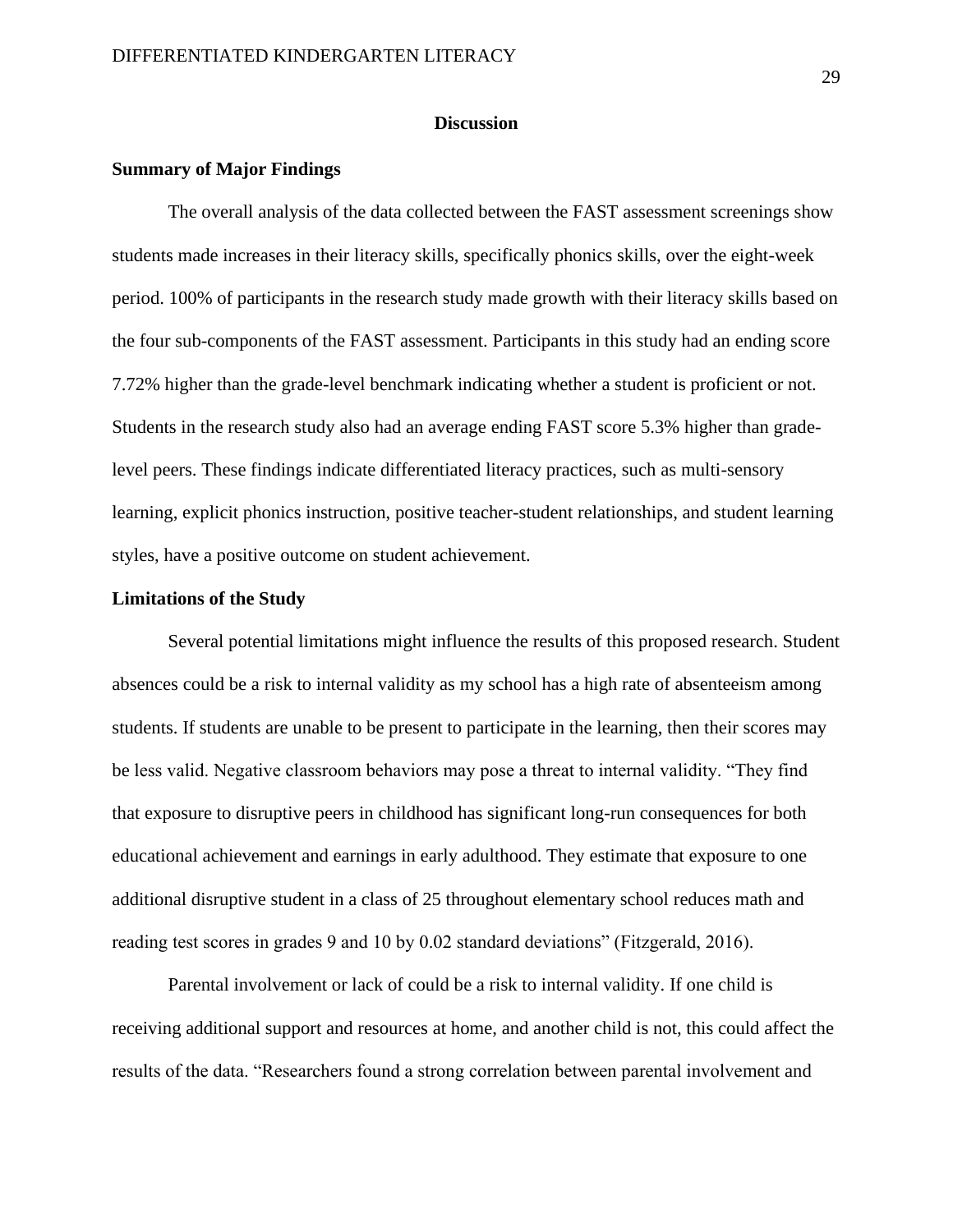overall academic achievement. They showed that parental and familial involvement also improved grades when measured for each subject. This research also found that parents' or family expectations and aspirations for their students have the most significant impact on academic achievement. Children whose families take an active role in their children's education—even if that merely means communicating that school matters—have better academic performance than children with less engaged families" (The Relationship Between Parental and Family Involvement and Student Success, 2020).

Student maturity or readiness to learn may also be a potential limitation to the action research. If a child is simply not ready to learn the material, it is more difficult for him or her to retain and recall information. "Children's development is highly uneven, with bursts of improvement in language, fine motor skills, and other capacities coming somewhat unpredictably" (Schanzenbach & Larson, 2017).

Student health could affect the internal validity of the research. Many students come to school without their basic needs being met at home, such as proper nutrition, clothing, cleanliness, and sleep. "Many children experience all of this on a regular basis. (In fact, in the US, 1 in 7 children live with hunger, and in the 2015–2016 school year, more than 1.3 million students were identified as being homeless.) Not being able to meet those basic survival needs having enough food and water, and a place to go home to and sleep—can severely impact the learning process, setting students up for years of struggling" (Almozara, 2019).

#### **Further Study**

The next step will be to implement this action research in other kindergarten classrooms within the researcher's building. Teachers will be presented with the information from the study, such as data, analysis, and findings, highlighting student success. Seeing the amount of student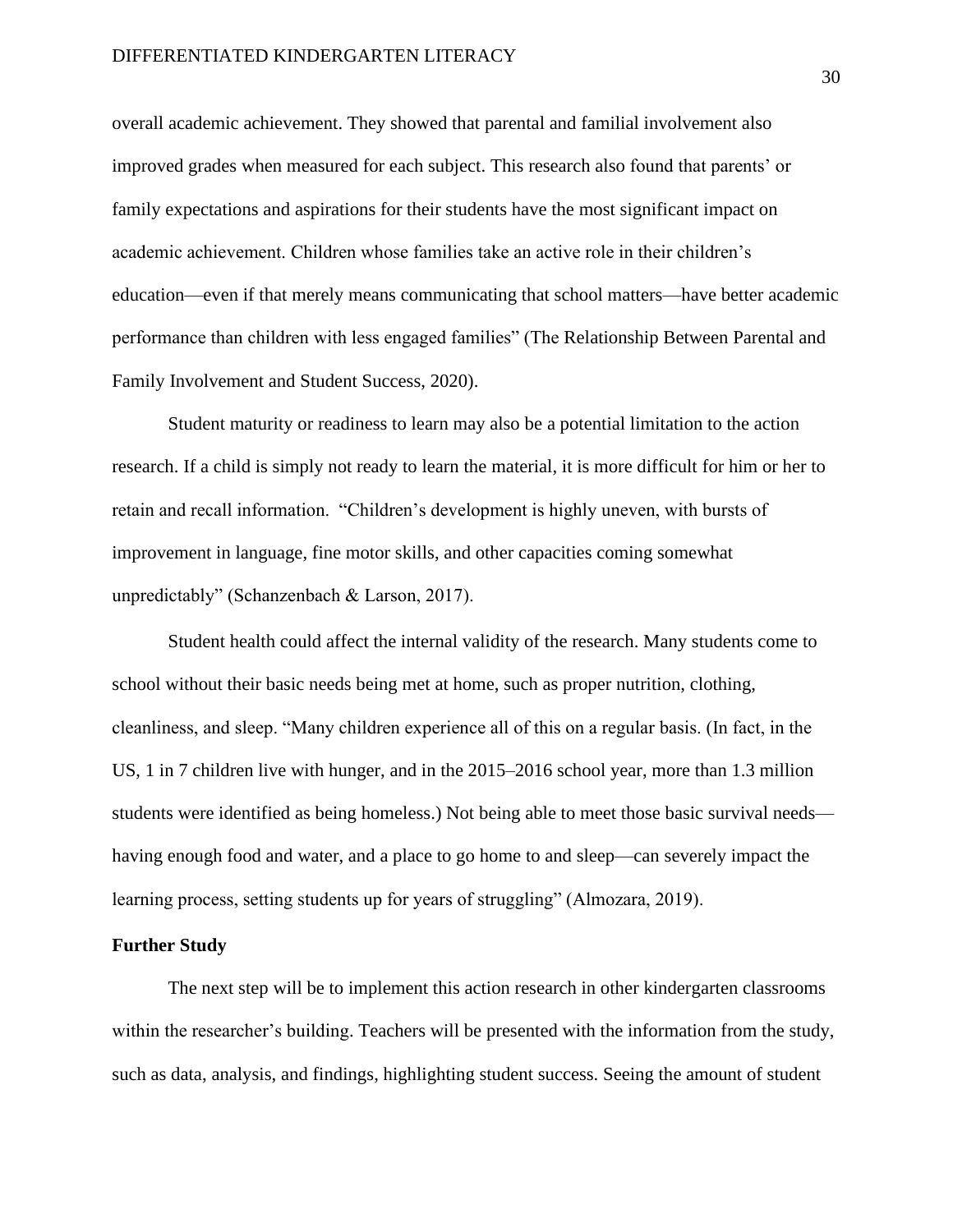achievement from this study will hopefully inspire other kindergarten teachers to implement these differentiated literacy practices within their own classrooms. Teachers would engage in various online trainings to understand the processes, materials, and direct instruction related to the various differentiated literacy practices conducted in this study.

Additionally, a future step will be to continue to monitor the twenty-two kindergarten students who participated in this study throughout the remainder of the school year to analyze growth and modify instruction appropriately. The researcher will continue to implement multisensory learning, explicit phonics instruction, positive teacher-student relationships, and consider the various learning styles of students.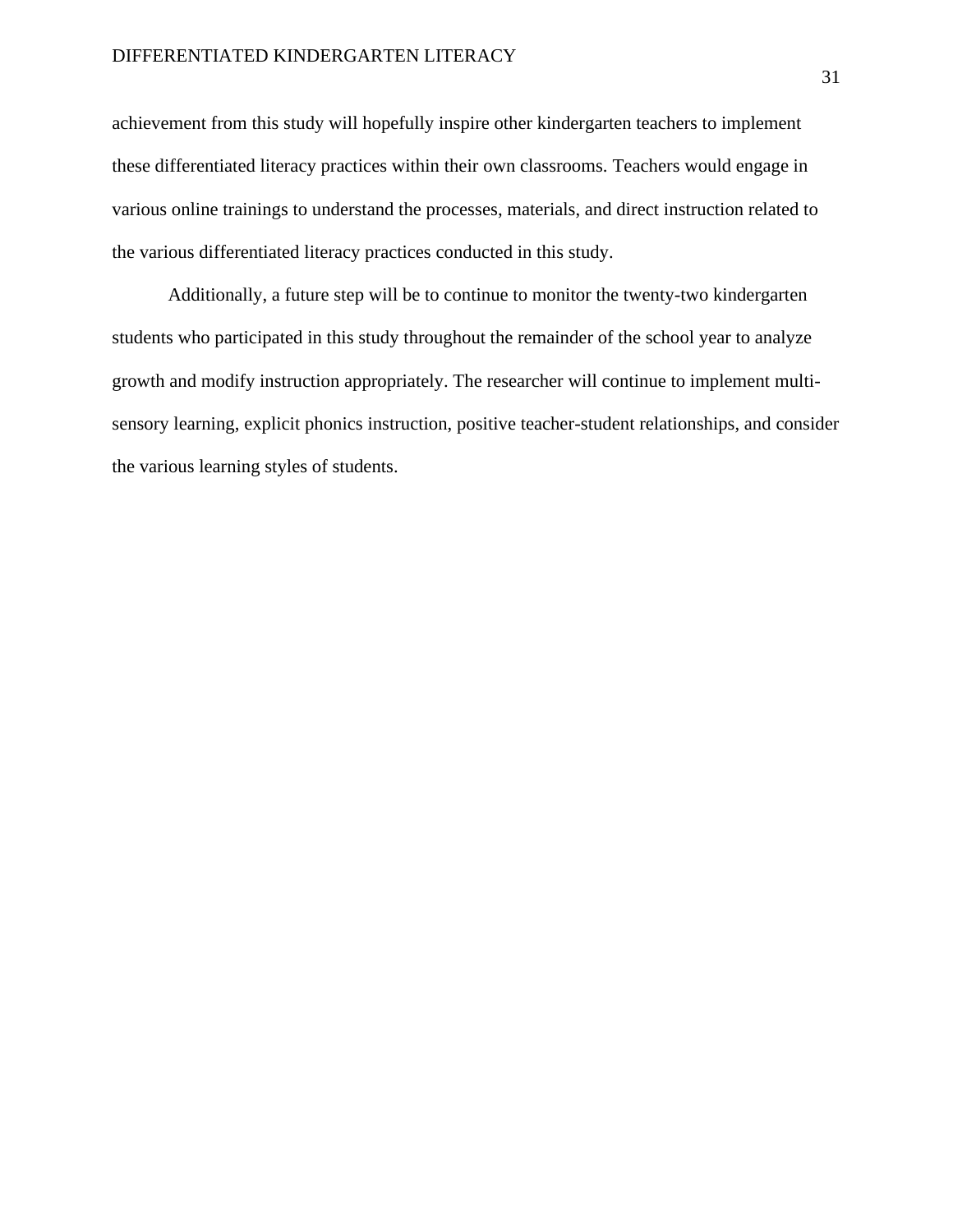#### **Conclusion**

This study explored the question, "What are the effects of differentiated literacy instruction in a kindergarten classroom?" The twenty-two kindergarten students participating in this action research benefited from engaging in an eight-week intervention to increase their literacy skills, specifically letter sounds, onset sounds, nonsense words, and word segmenting. The participants engaged in multisensory learning and explicit phonics instruction, while the researcher took into consideration various student learning styles, while also building positive relationships with each student. This type of class-wide literacy intervention increases overall literacy scores, specifically a 7.72% increase compared to the grade-level benchmark indicating whether a student is proficient or not, as well as a 5.3% increase compared to grade-level peers.

Furthermore, the information from this study is important for educators, as it emphasizes the impact of differentiated literacy instruction on student outcomes. The research done during this study validates previous research done on this topic, as the success of using differentiated literacy practices has been examined. Further study on this topic will help to offer even more specific data on the effectiveness of each differentiated literacy practice. Differentiating literacy instruction is vital to the success of students. Each student is unique and brings his or her own set of needs to the classroom. The educator must recognize various needs and plan instruction accordingly.

Going forward, further information will lead to a deeper perspective on the effectiveness of differentiated literacy practices and how beneficial these practices can be to student success, not only in kindergarten but for years to come. "Reading is an exercise for the mind. It helps kids calm down and relax, opening doors of new knowledge to enlighten their minds. Kids who read grow up to have better cognitive skills. Reading books also reduces stress, helps you sleep better,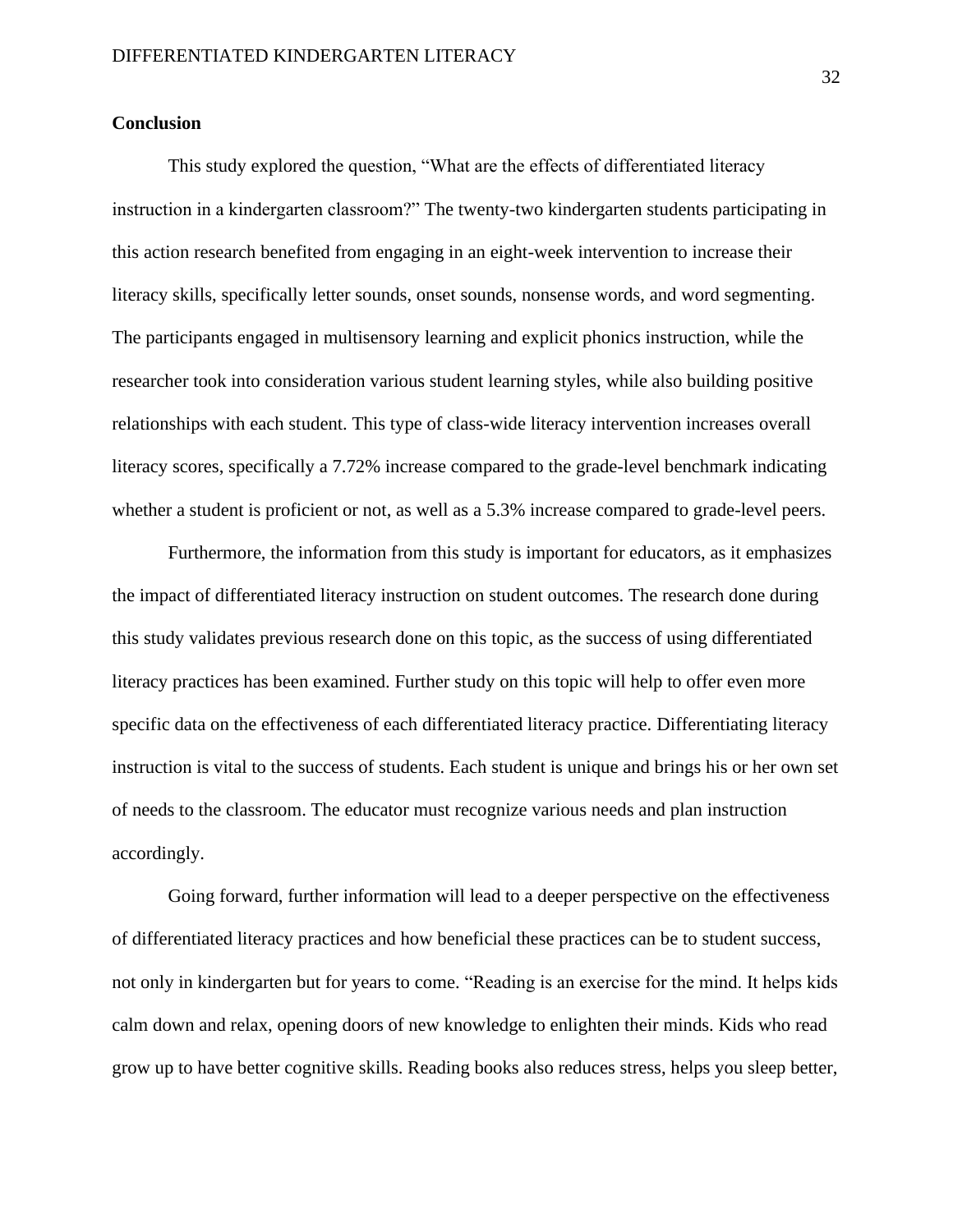improves health, develops your imagination and above all: it is just fun to do" (Importance of

Reading, n.d.)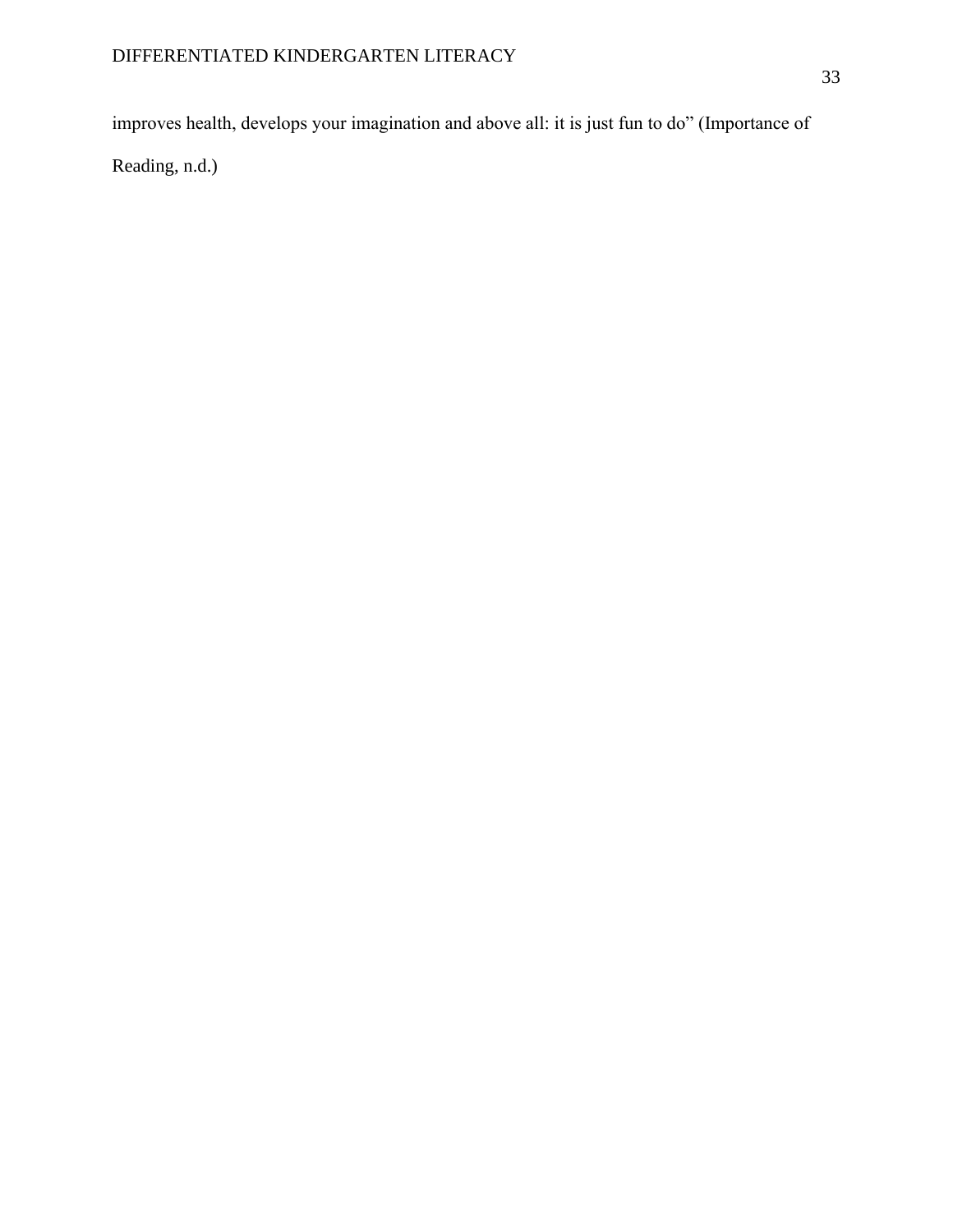#### **References**

- Adkins, D., & Guerreiro, M. (2017). Learning styles: Considerations for technology enhanced item design. *British Journal of Educational Technology*, *49*(3), 574–583. https://doi.org/10.1111/ bjet.12556
- Almozara, L. (2019, October 30). How does meeting basic needs affect learning? Retrieved June 15, 2021, from https://blog.edgenuity.com/how-does-meeting-basic-needs-affectlearning/
- Bernadowski, C. (2017). From novice to expert: The perceived self-efficacy of teachers implementing orton-gillingham with children with dyslexia -- a case study. *Journal on English Language Teaching*, 7(2), 51–58.
- Blazar, D., & Kraft, M. A. (2017). Teacher and teaching effects on students' attitudes and behaviors. *Educational Evaluation and Policy Analysis*, 39(1), 146–170. https://doi.org/10.3102/0162373716670260
- Bradley, R. L., & Noell, G. H. (2018). The effectiveness of supplemental phonics instruction employing constant time delay instruction for struggling readers*. Psychology in the Schools*, 55(7), 880–892. https://doi.org/10.1002/pits.22148
- Carter, J. (2020). The assessment has become the curriculum: Teachers' views on the phonics screening check in england. *British Educational Research Journal*, 46(3), 593–609. https://doi.org/10.1002/berj.3598
- Cohen, R. A., Mather, N., Schneider, D. A., & White, J. M. (2017). A comparison of schools: Teacher knowledge of explicit code-based reading instruction. *Reading and Writing*, 30(4), 653–690. https://doi.org/10.1007/s11145-016-9694-0

Cohen-Mimran, R., Reznik-Nevet, L., Korona-Gaon, S. (2016). An activity-based language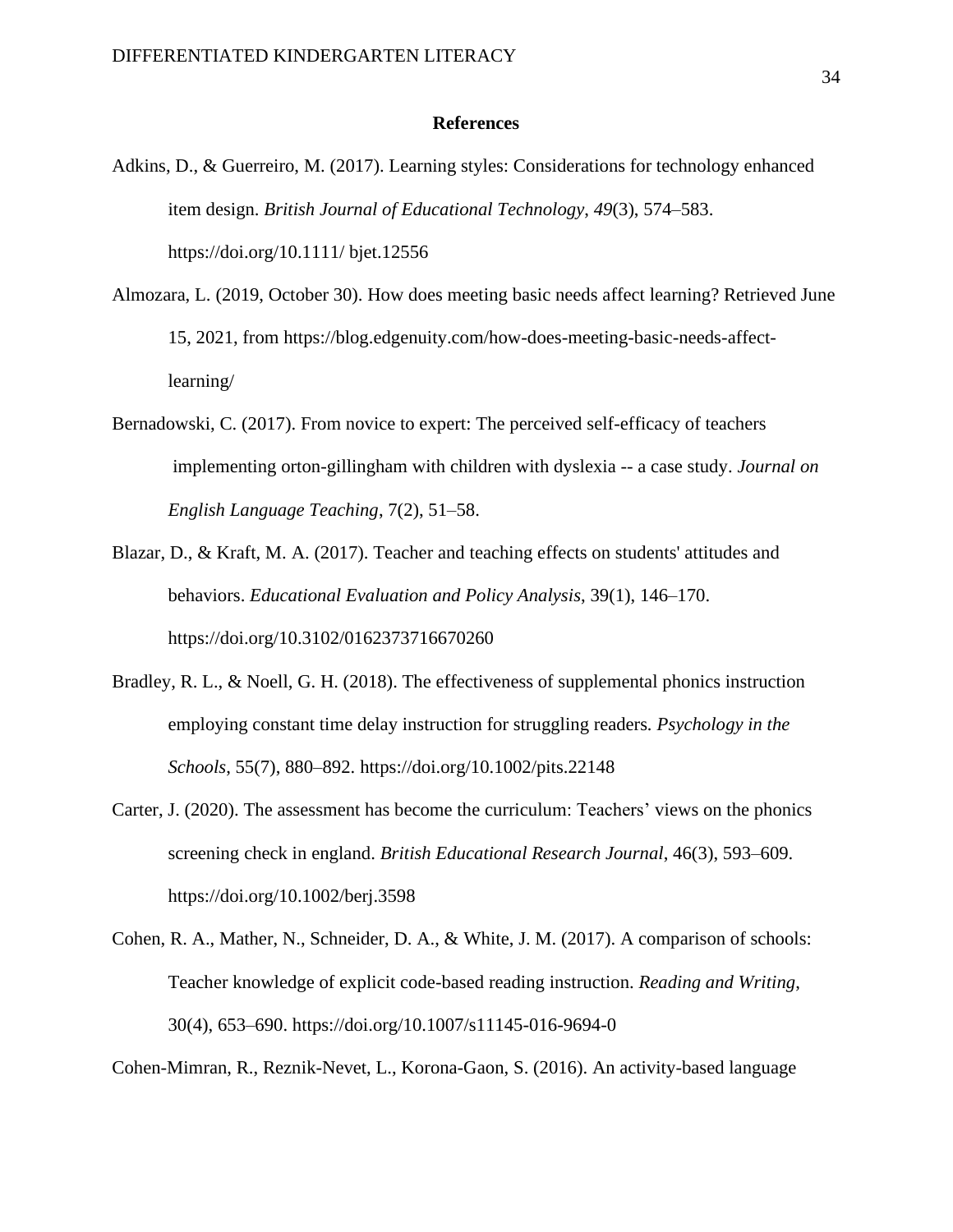intervention program for kindergarten children: A retrospective evaluation. *Early Childhood Education Journal*, 44(1), 69–78. https://doi.org/10.1007/s10643-014-0676-z

- Cornett, A., Paulick, J., & Van hover, S. (2020). Utilizing home visiting to support differentiated instruction in an elementary classroom. *School Community Journal*, 30(1), 107-137. http://ezproxy.nwciowa.edu/login?url=https://www.proquest.com/scholarlyjournals/utilizing-home-visiting-support-differentiated/docview/2427314978/se-2
- Differentiated Instruction for Reading. (2013, November 14). Retrieved June 15, 2021, from https://www.readingrockets.org/article/differentiated-instruction-reading
- Ding, C., Richardson, L., & Schnell, T. (2013). A developmental perspective on word literacy from kindergarten through the second grade. *The Journal of Educational Research*, 106(2), 132–132.
- *District Performance and Equity Profile*. (2019, January 8). Des Moines Public Schools. Retrieved February 8, 2022, from

https://www.dmschools.org/departments/administration/assessment-dataevaluation/district-academic-achievement-profile/

- Dijkstra, E. M., Walraven, A., Mooij, T., & Kirschner, P. A. (2016). Improving kindergarten teachers' differentiation practices to better anticipate student differences. *Educational Studies*, *42*(4), 357-377.
- DMPS Data Snapshot. (2019, January 09). Retrieved February 28, 2022, from https://www.dmschools.org/data-snapshot/
- Double, K. S., McGrane, J. A., Stiff, J. C., & Hopfenbeck, T. N. (2019). The importance of early phonics improvements for predicting later reading comprehension. *British Educational Research Journal*, *45*(6), 1220–1234. https://doi.org/10.1002/berj.3559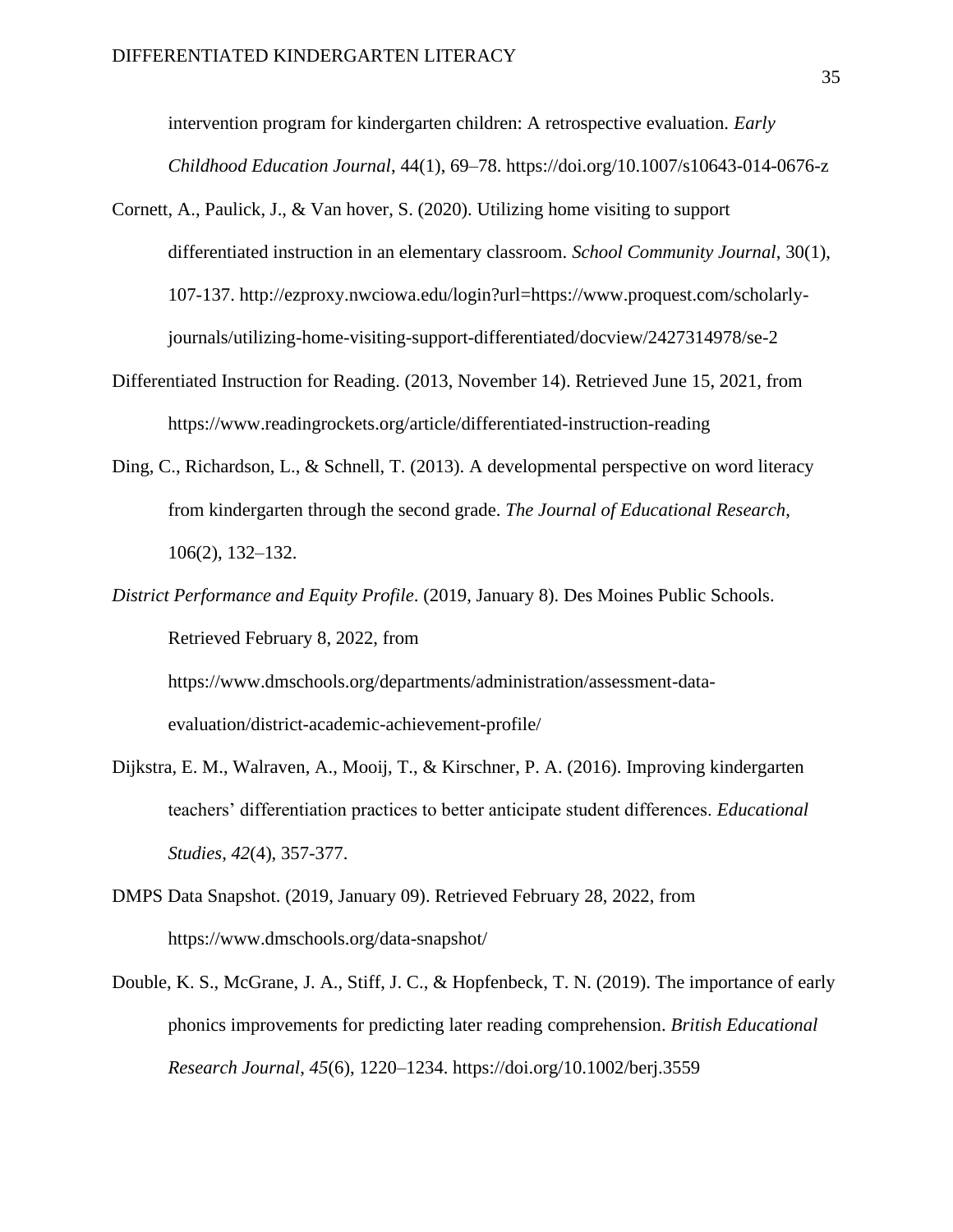Electronic Code of Federal Regulations. (2018). Retrieved March 3, 2022, from https://www.ecfr.gov/cgibin/retrieveECFR?gp=&SID=83cd09e1c0f5c6937cd9d7513160fc3f&pitd=20180719&n= pt45.1.46&r=PART&ty=HTML#se45.1.46\_1111

FAST. (2020, September 09). Retrieved February 28, 2022, from

https://www.centralriversaea.org/curriculum/assessment/fast-iowa-tier/

- Fitzgerald, J. (2016, May). Disruptive students affect long-term prospects of their classmates. Retrieved June 15, 2021, from https://www.nber.org/digest/may16/disruptive-studentsaffect-long-term-prospects-their-classmates
- Frunză Virgil, & Petre, C. (2015). Obstacles in learning's differentiation and individualization on primary school. *Procedia - Social and Behavioral Sciences*, *180*, 573–579. https://doi.org/10.1016/j.sbspro.2015.02.162
- Hawk, T. F., & Shah, A. J. (2007). Using learning style instruments to enhance student learning. *Decision Sciences Journal of Innovative Education*, 5(1), 1–1. https://doi.org/10.1111/j.1540-4609.2007.00125.x
- Henry, A., & Thorsen, C. (2018). Teacher-student relationships and l2 motivation. *The Modern Language Journal*, 102(1), 218–241. https://doi.org/10.1111/modl.12446
- *Importance of Reading*. (n.d.). Young Readers Foundation. Retrieved February 21, 2022, from https://youngreadersfoundation.org/importance-of-reading/

Jadallah, M., Anderson, R. C., Nguyen-Jahiel, K., Miller, B. W., Kim, I.-H., Kuo, L.-J., Dong, T., & Wu, X. (2011). Influence of a teacher's scaffolding moves during child-led small group discussions. *American Educational Research Journal,* 48(1), 194–230. http://www.jstor.org/stable/27975285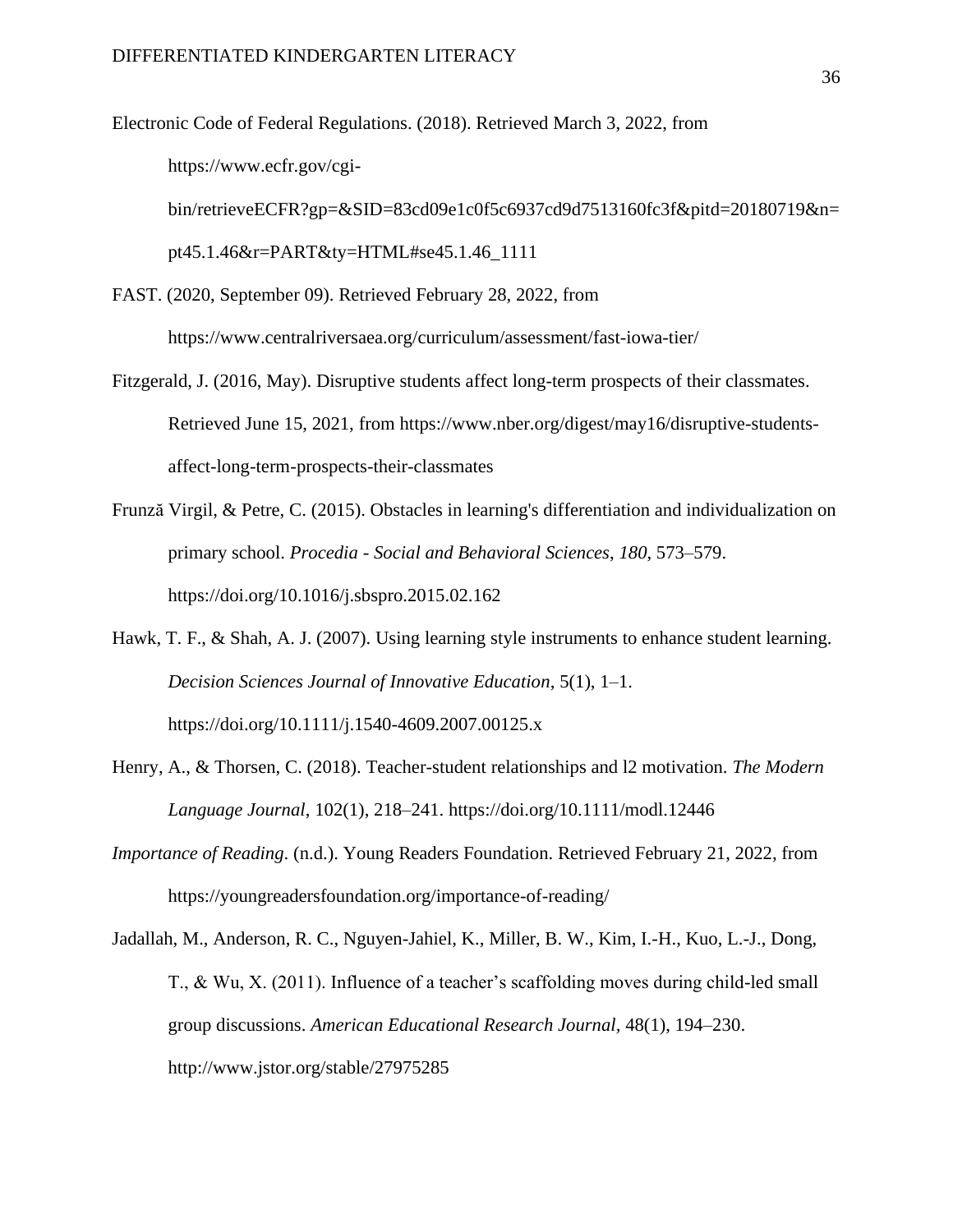- Jamil, F. M., Sabol, T. J., Hamre, B. K., & Pianta, R. C. (2015). Assessing teachers' skills in detecting and identifying effective interactions in the classroom: Theory and measurement. *The Elementary School Journal*, *115*(3), 407–432. https://doi.org/10.1086/680353
- Lewis, D. F. (2020). Using personalized learning to close reading gaps. *Tech & Learning*, 40(7), 18-19.
- Lozy, E. D., Holmes, S. C., & Donaldson, J. M. (2020). The effects of paired kinesthetic movements on literacy skills acquisition with preschoolers. *Journal of Applied Behavior Analysis*, *53*(3), 1337-1353.
- McArthur, G., Castles, A., Kohnen, S., Larsen, L., Jones, K., Anandakumar, T., & Banales, E. (2015). Sight word and phonics training in children with dyslexia*. Journal of Learning Disabilities*, 48(4), 391–391. https://doi.org/10.1177/0022219413504996
- *NAEP Reading: National Achievement-Level Results*. (2019). National Assessment of Educational Progress. Retrieved February 12, 2022, from https://www.nationsreportcard.gov/reading/nation/achievement/?grade=4
- Peel, K. (2020). Everyday classroom teaching practices for self-regulated learning. *Issues in Educational Research*, 30(1), 260–282.
- Schaars, M. M. H., Segers, E., & Verhoeven, L. (2017). Word decoding development in incremental phonics instruction in a transparent orthography. *Reading and Writing*, 30(7), 1529–1550. https://doi.org/10.1007/s11145-017-9735-3
- Schanzenbach, D., & Larson, S. (2017, April 13). Is your child ready for kindergarten? Retrieved June 15, 2021, from https://www.brookings.edu/research/is-your-child-ready-forkindergarten/